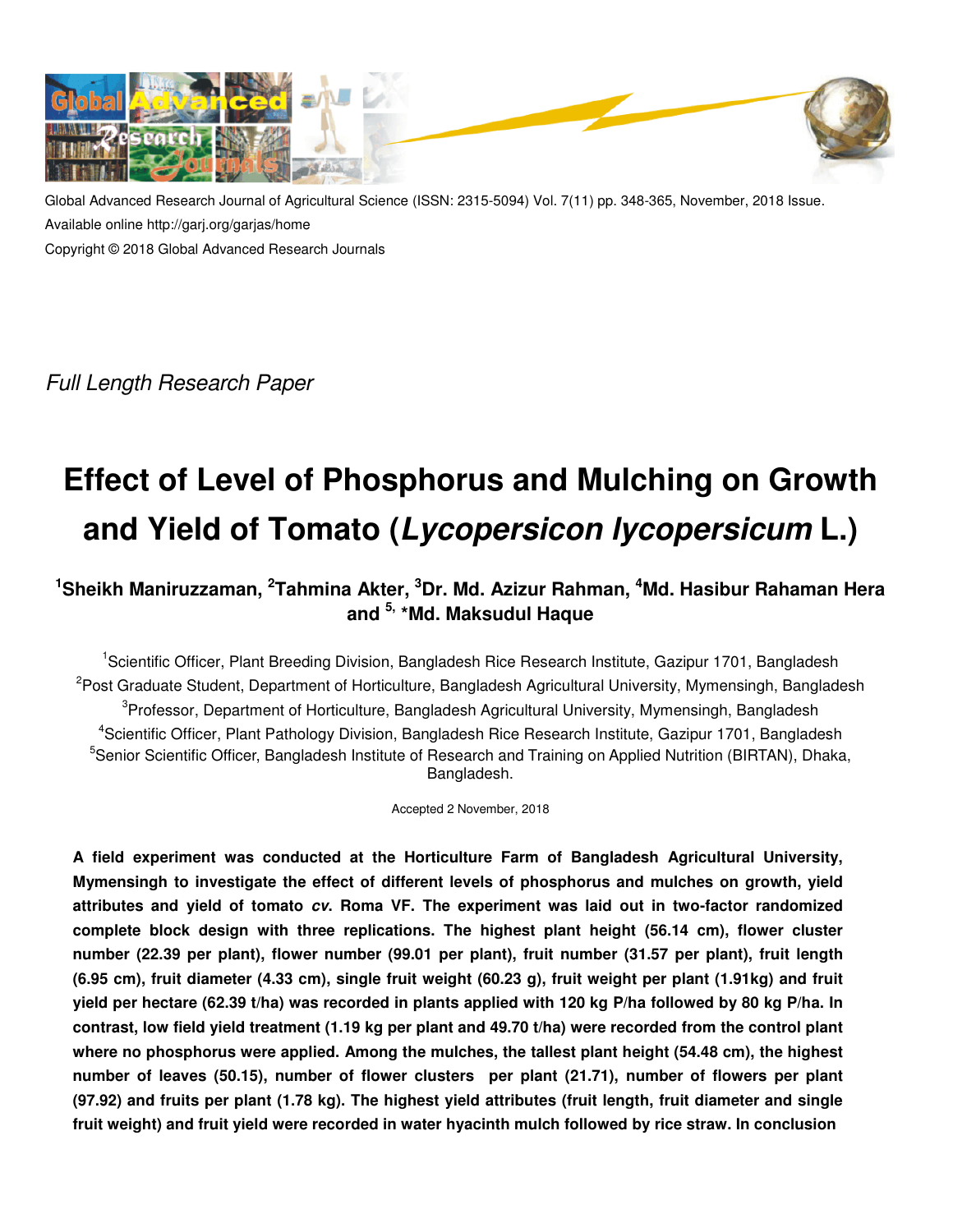# **80 kg P/ha with use of water hyacinth mulch is suitable for maximizing fruit yield of tomato cv. Roma VF.**

**Keywords:** Tomato, Mulching, Phosphorus level and Yield

### **INTRODUCTION**

Tomato (Lycopersicon lycopersicum L.) belongs to the family Solanaceae is one of the popular and nutritious vegetable crops all over the world including Bangladesh. It is cultivated in almost all home gardens and also in the field for its adaptability to a wide range of soil and climate in Bangladesh. Tomato ranks third, next to potato and sweet potato, in terms of world vegetables production  $(FAO, 2005)$ . In Bangladesh, it ranks  $2<sup>nd</sup>$  which is next to potato (BBS, 2005) and top the list of canned vegetables (Rashid, 2004). Tomato is originated in tropical America (Salunkhe et al. 1987) which includes Peru-Ecuador-Bolivia areas of Andes (Kallo, 1986). The total production of tomato in Bangladesh was about 137000 t from 17900 hectares of land with an average yield of 7.65 t/ha (BBS, 2008). It was 69.41 t/ha in USA, 14.27 t/ha in India, 26.13 t/ha in China, 13.25 t/ha in Indonesia and 59.26 t/ha in Japan (FAO, 2005). Tomato is popular fruit vegetable for its nutritional value and diversified use like salad, juice, sauce etc. It contains vitamin A, B and C including calcium and carotene. The amount of nutrient is 1.98 g protein, 320 IU vitamin-A, 1.8 mg iron and 31 mg vitamin-C in 100 g edible tomato (Bose and Som, 1990). Lycopene in tomato is a powerful antioxidant and reduces the risk of prostate cancer (Hossain, 2001).

Phosphorus fertilizer occupies the second most important input after nitrogen for increasing crop production. High level of phosphorus is essential for rapid root development and for good utilization of water and other nutrients by plant. P has pronounced effect on flower cluster production and the number of flower that increases

the yield of tomato (Karim, 2005; Zhang et al., 2007). Further many researchers reported that P fertilizer significantly increased the yield of tomato (Groot et al., 2004; Solaiman and Rabbani, 2006; Sarker 2006). The macronutrient fertilizers including phosphorus fertilizer consumption in Bangladesh are still below the level required for normal crop growth and development which resulted lower yield in tomato. To optimize the nutrient supply for proper growth and development of tomato crop, judicious fertilization is essential. Optimum rate of macronutrients including phosphorus not only increases the yield but also increase the quality of tomato (Seno et al. 1987).

Mulching is a desirable management practice which is reported to regulate soil temperature, improve soil moisture, suppress weed growth and save labour cost (Patil and Basad, 1972). The practice has been reported to increase yield by creating favorable temperature and moisture regimes in different parts of the world (Ma and Han, 1995). Water is the single factor which directly affects the tomato yield because it contains 94% water. For successful crop about 285 mm water is required especially at flowering, fruit setting and enlargement stage (Anon., 1995). But irrigation facilities are not sufficient in all the regions of the country. Under the situation mulch play an important role in conserving soil moisture. It improves the soil physical conditions by enhancing the biological activity of soil fauna and thus increases the soil fertility (Lal, 1989). Artificial mulches with straw, rice husk, water hyacinth, crop residues or plastic mulch are generally practiced in the production of horticultural crops (Wilhoit et al., 1990). Different types of mulch play an important role in conserving soil Moisture (Suh and kim, 1991). Considering

<sup>\*</sup>Corresponding Author's Email: maksudulhq@gmail.com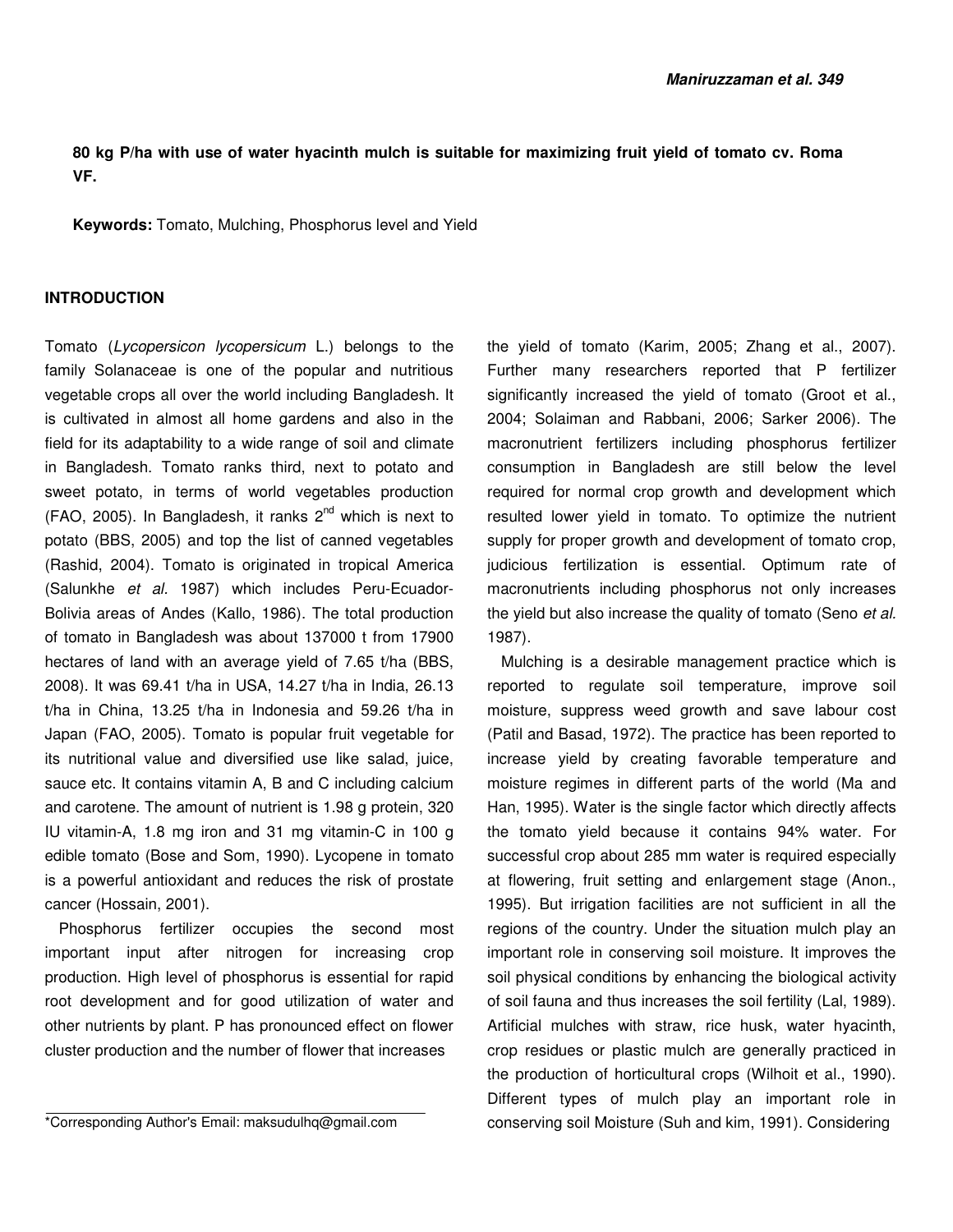the above-stated factors, the present study was undertaken with the following objectives: i) to find out the effect of different phosphorus on growth and yield of tomato; ii) to assess the optimum level of phosphorus for maximizing the fruit yield in tomato; and iii) to determine the suitable mulch for maximum production of tomato.

#### **MATERIALS AND METHODS**

The field experiment was carried out at the Horticulture Farm of the Bangladesh Agricultural University, Mymensingh to find out the effect of phosphorus and mulching on the growth and yield of tomato. The soil of the experimental area was sandy loam and belongs to the Old Brahmaputraputra Flood Plain Alluvial Tract (UNDP, 1988) of Agro Ecological Zone 9 (AEZ-9) having non-calcareous soil. The selected site was a medium high land and the pH of the soil was 6.3 with organic matter content of 1.21%. The tomato variety used in the experiment was Roma-VF. This is a high yielding indeterminate type plant and the seeds were collected from Bangladesh Agricultural University, (BAU) Mymensingh. The land selected for nursery beds was well drained and was of sandy loam type soil.

The experiment consisted of two factors: Factor A: Four different levels of phosphorus  $P_0$ : 0 kg P/ha,  $P_1$  : 40 kg P/ha,  $P_2$ : 80 kg P/ha,  $P_3$ : 120 kg P/ha. Factor B: Mulch  $M_0$ : No mulch, M<sub>1</sub>: Water hyacinth, M<sub>2</sub>: Straw, M<sub>3</sub>: Banana leaf. Thus, the experiment consisting of 16 treatment combinations was laid out in randomized complete block design (RCBD) with three replication. The whole field was divided into three blocks each containing 16 plots. In total, there were 48 unit plots. The treatment combinations were randomly assigned to each unit plot so as to allot one treatment combination only one in each block of unit plot was 2.4 m  $\times$  1.6 m. The distance between the blocks was 1m and that between plots was 50 cm.

The land for growing the crop was opened with a tractor. Thereafter, it was gradually ploughed and cross-ploughed

several times with power tiller. Each ploughing was followed by laddering to break the clods to level the soil. During land preparation, weeds and stubbles of the previous crop were collected and remove from the land. These operations were done to bring the land under a good tilth. The entire quantity of cowdung (10 t/ha) was applied just after opening the land. Urea and TSP were applied as the source of nitrogen and phosphorus respectively, as per treatments. A basal dressing of potassium at 250 kg MP/ha (BARC, 1997) was given to all treatments including the control plots. Urea and MOP were applied in three instalments. Urea and MOP were applied by broad casting four days before transplanting. The fertilizers were mixed thoroughly with soil by hand. TSP was applied as per dose. The second and third doses of Urea and MOP were added as top dressing at 21 and 35 days after transplanting.

Healthy and uniform sized 30 days old seedlings were taken separately from the seed bed and were transplanted in the experimental field maintaining a spacing of 60cm and 40 cm between the rows and plants, respectively. The seed beds were watered before uprooting the seedlings so as to minimize damage to the roots. This operation was carried out during late hours in the evening. The seedlings were watered after transplanting. Shading was provided by pieces of banana leaf sheath for three days to protect the seedling from the direct sun. Seedlings were also grown around the experimental area to do gap filling and to check the border effect. After transplanting the seedlings, various kinds of intercultural operations were accomplished for better growth and development of the plants. When the seedlings were established, the soil around the base of each seedling was pulverized. Gap filling was done by healthy plants from the border whenever it was required. Weeding was accomplished as and whenever necessary to keep the crop free from weeds, for better soil aeration and to break the crust. It also helped in soil moisture conservation. When the plants were well established, staking was given to each plant by daincha (Sesbania sp.) sticks to keep them erect. When a few days of staking, as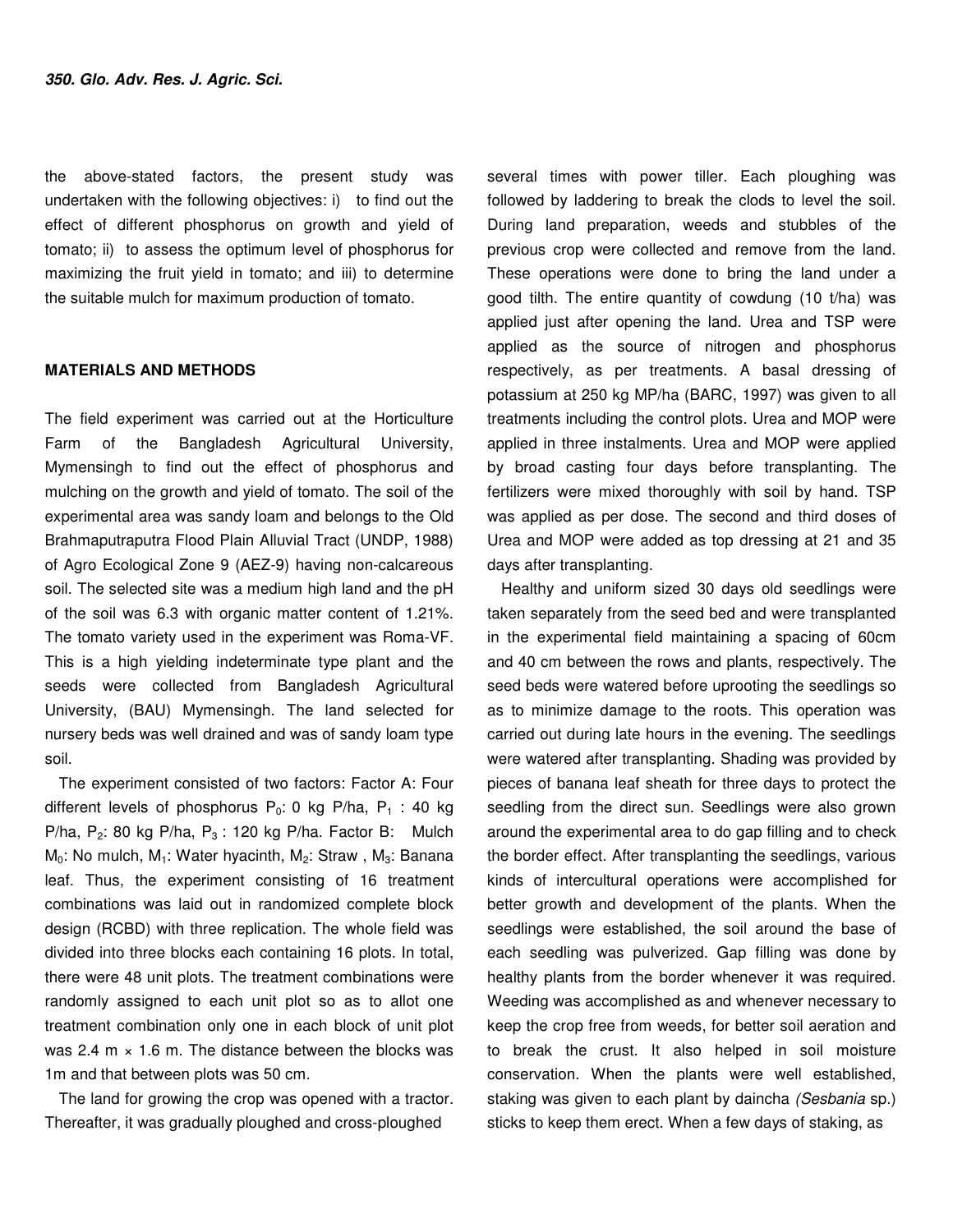the plants grew up, the plants were pruned uniformly having single main stem per plant. Two irrigations were given throughout the growing period by watering can. The first irrigation was given 40 days after planting followed by irrigation 20 days after the first irrigation. Mulching was also done after each irrigation at appropriate time by breaking the soil crust. Insect pests: As preventive measure against the insect pests like cut worm, leaf hopper and others; Diazinon 60 EC was applied at the rate of 2 ml/litre. The insecticide application were made fortnightly from a week after transplanting to a week before first harvesting. During foggy weather precautionary measures against disease infestation especially late blight of tomato were taken by spraying Dithane M-45 fortnightly @ 2 g/l. Fruits were harvested at 5 days intervals during maturing and ripening stage. The maturity of the crop was determined on the basis of red colouring of fruits.

Data on the following parameters were recorded form the sample plants during the course of experiment. Ten plants were selected randomly from each plot in such a way that the border effect was avoided for the highest precision. Data were collected in respect of the following parameters. Plant height (cm), Total number of leaves, Days to first flowering, Number of flower cluster per plant, Number of flowers per cluster, Number of flower per plant, Number of fruit per plant, Weight of individual fruit (g), Weight of fruit per plant (kg), Fruit length (cm), Fruit diameter (cm), Fruit yield per hectare.

#### **RESULTS AND DISCUSSION**

**Effect of levels of phosphorus, mulches and their combined effect on morphological characters of tomato cv. Roma VF** 

# **Plant height**

The effect of phosphorus levels on plant height at three days after transplanting (DAT) was statistically significant

at  $P \le 0.01$  in tomato (Table 1). Results revealed that plant height increased with age. Plant height increased with increasing phosphorus levels up to 120 kg/ha at all growth stages. The tallest plant was recorded in 120 kg P/ha (15.10, 30.99 and 56.14 cm for 30, 45 and 60 DAT, respectively) followed by 80 kg P/ha (14.47, 27.05 and 54.97 cm for 30, 45 and 60 DAT).

In contrast, the phosphorous at the rate of 0 kg/ha had the shortest plant height at all growth stages (11.56, 18.13 and 43.37 cm for 30, 45 and 60 DAT, respectively). This result indicates that phosphorous has tremendous effect on growth and development in tomato. This result is in agreement with that of Karim (1999) who reported that plant height increased with increased phosphorus rate up to 100 kg P/ha in tomato. Similar result was also reported by BINA (2009) in tomato that plant height increased with increasing phosphorus levels up to 120 kg P/ha.

The effect of different mulches on plant height at three growth stages was significant in tomato (Table 1). Results revealed that plant height was higher in mulch applied plot than control plot. This result indicate that application mulch enhance growth and development of tomato plants. The tallest plant was recorded in water hyacinth mulch at all growth stages (15.28, 27.05 and 54.48 cm for 30, 45 and 60 DAT, respectively) followed by rice straw (13.59, 25.42 and 51.86 cm for 30, 45 and 60 DAT, respectively). The plant height was higher in mulches than control because of might be moisture percentage was higher in those mulches plots compared to control plot (Biswas, 2009) which resulted increase nutrient availability and plants uptake more nutrients resulting higher growth and development. In contrast, the shortest plant (11.63, 21.93 and 47.44cm for 30, 45 and 60 DAT, respectively) was recorded in control plot where no mulch was used. In control plot, soil moisture was less than the mulches plots that causes lesser amount of nutrient availability. As a result, plant growth and development hampered (Biswas, 2009) and ultimately plant height was short. The plant height was higher in water hyacinth mulch than the other mulches as reported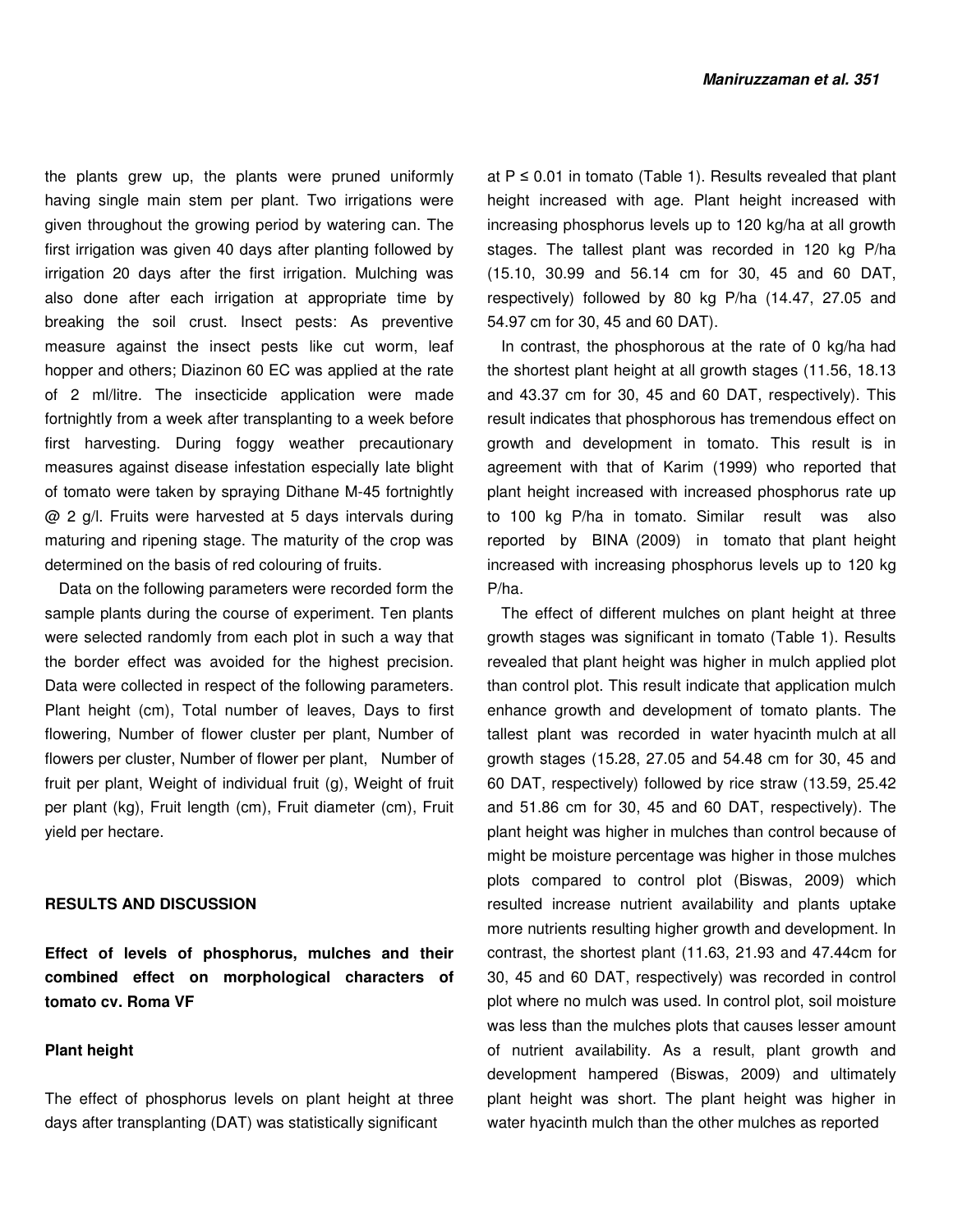| <b>Treatment</b>                | Plant height (cm) at |              |               |  |
|---------------------------------|----------------------|--------------|---------------|--|
| Levels of phosphorus (kg/ha)    | <b>30 DAT</b>        | 45 DAT       | <b>60 DAT</b> |  |
| $0(P_0)$                        | 11.56                | 18.13        | 43.37         |  |
| 40 (P <sub>40</sub> )           | 12.39                | 22.34        | 49.60         |  |
| 80 (P <sub>80</sub> )           | 14.47                | 27.05        | 54.97         |  |
| 120 $(P_{120})$                 | 15.10                | 30.99        | 56.14         |  |
| Level of significance           | $***$                | $***$        | $***$         |  |
| LSD (0.05)                      | 0.53                 | 1.52         | 2.30          |  |
| LSD (0.01)                      | 0.69                 | 1.98         | 3.09          |  |
| <b>Mulches</b>                  | <b>30 DAT</b>        | 45 DAT       | <b>60 DAT</b> |  |
| No mulch $(M0)$                 | 11.63                | 21.93        | 47.44         |  |
| Water hyacinth $(M_1)$          | 15.28                | 27.05        | 54.48         |  |
| Rice straw $(M_2)$              | 13.59                | 25.42        | 51.86         |  |
| Banana leaves (M <sub>3</sub> ) | 13.03                | 24.11        | 50.30         |  |
| Level of significance           | $***$                | $\star\star$ | $***$         |  |
| LSD (0.05)                      | 0.61                 | 1.76         | 2.65          |  |
| LSD(0.01)                       | 0.80                 | 2.36         | 3.57          |  |
|                                 |                      |              |               |  |

 **Table 1.** Effect of levels of phosphorus and mulches on plant height at different days after transplanting in tomato cv. Roma VF

\*\* indicate significant at 1% level of probability

 $P_0$  = 0kg P/ha;  $P_{40}$  = 40kg P/ha;  $P_{80}$  = 80kg P/ha;  $P_{120}$  = 120kg P/ha

 $M_0$  = No mulch;  $M_1$  = Water hyacinth;  $M_2$  = Rice straw;  $M_3$  = Banana leaves.

by Singh et al., (2006) in tomato which supported the present experimental result.

The variation in plant height at different DAT (30, 45 and 60 DAT) due to combined effect of phosphorus levels and mulches was significant (Table 2). The tallest plant was recorded in the treatment combination of 120 kg P/h with water hyacinth mulch at all growth stages (16.41, 33.62 and 60.92 cm for 30, 45 and 60 DAT, respectively) followed by 120 kg P/ha with rice straw mulch (15.58, 30.41 and 56.30 cm for 30, 45 and 60 DAT, respectively).

The shortest plant was recorded in control plot (8.70, 14.34 and 40.26 cm for 30, 45 and 60 DAT, respectively) where no phosphorus and mulch was applied.

# **Number of leaves per plant**

The effect of rate of phosphorus on the number of leaves per plant was significant and ranged from 36.93 to 52.47 (Table 3). Results revealed that the number of leaves per plant increased with increasing phosphorus level up to 80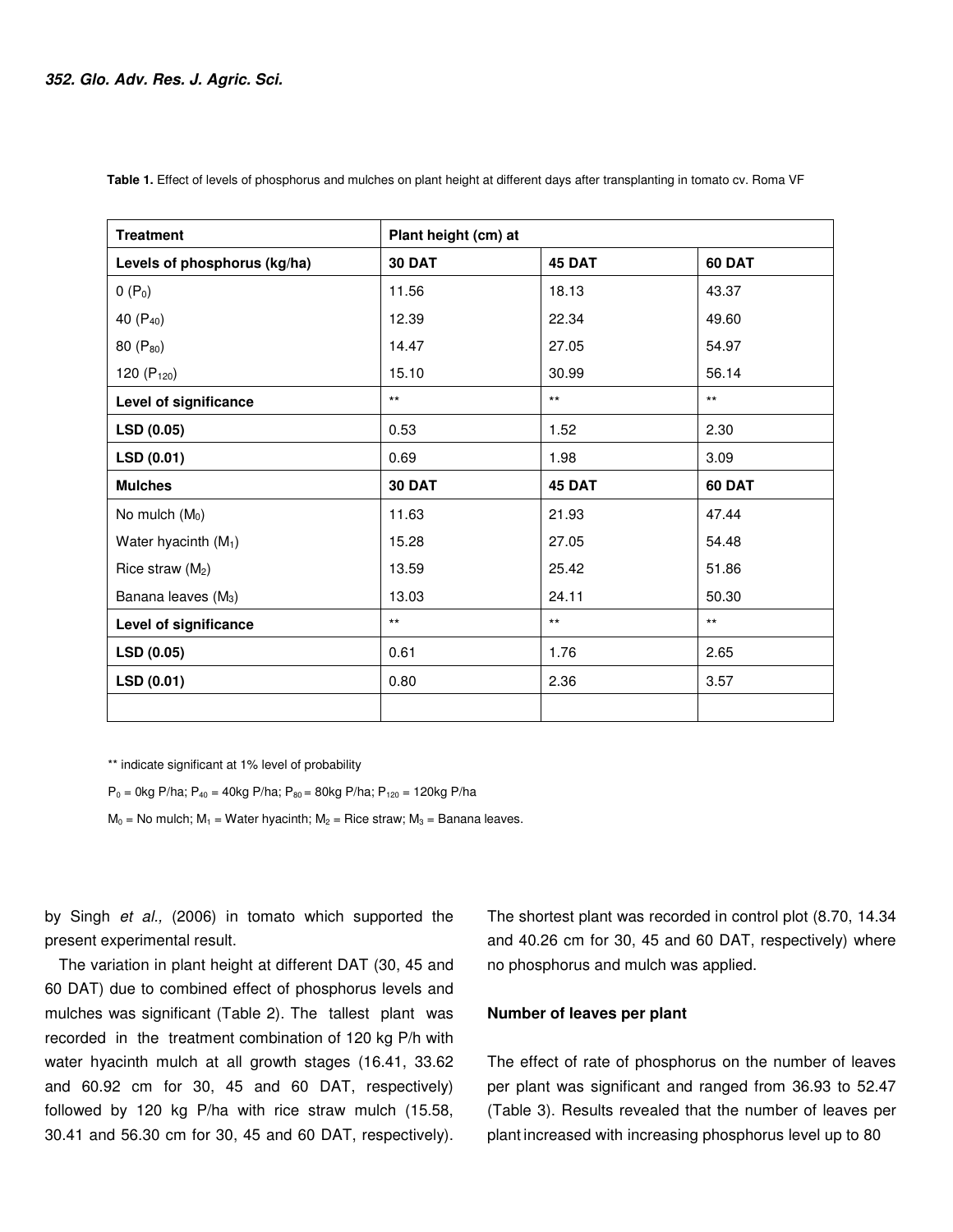| <b>Treatment combination</b> | Plant height (cm) at |              |         |  |  |
|------------------------------|----------------------|--------------|---------|--|--|
|                              | <b>30 DAT</b>        | 45 DAT       | 60 DAT  |  |  |
| $P_0$ $M_0$                  | 8.70                 | 14.34        | 40.26   |  |  |
| $P_0$ $M_1$                  | 13.60                | 20.33        | 45.40   |  |  |
| $P_0$ $M_2$                  | 12.40                | 19.19        | 45.11   |  |  |
| $P_0$ $M_3$                  | 11.57                | 18.67        | 42.73   |  |  |
|                              |                      |              |         |  |  |
| $P_{40}$ $M_0$               | 10.11                | 17.25        | 45.48   |  |  |
| $P_{40} M_1$                 | 14.93                | 25.58        | 53.34   |  |  |
| $P_{40}$ $M_2$               | 12.36                | 23.80        | 50.45   |  |  |
| $P_{40}$ $M_3$               | 12.19                | 22.74        | 49.13   |  |  |
|                              |                      |              |         |  |  |
| $P_{80}$ $M_0$               | 13.71                | 22.53        | 51.63   |  |  |
| $P_{80}$ $M_1$               | 16.20                | 30.38        | 58.26   |  |  |
| $P_{80}$ $M_2$               | 14.04                | 28.27        | 55.60   |  |  |
| $P_{80}$ $M_3$               | 13.94                | 27.05        | 54.39   |  |  |
|                              |                      |              |         |  |  |
| $P_{120}$ $M_0$              | 14.02                | 31.94        | 52.40   |  |  |
| $P_{120}$ $M_1$              | 16.41                | 33.62        | 60.92   |  |  |
| $P_{120}$ $M_2$              | 15.58                | 30.41        | 56.30   |  |  |
| $P_{120}$ $M_3$              | 14.42                | 28.00        | 54.95   |  |  |
| Level of significance        | $\star\star$         | $\star\star$ | $\star$ |  |  |
| LSD (0.05)                   | 1.06                 | 3.04         | 4.59    |  |  |
| LSD (0.01)                   | 1.43                 | 4.09         | 6.18    |  |  |

 **Table 2.** Combined effect of levels of phosphorus and different mulches on plant height at different days after transplanting in tomato cv. Roma VF

\*, \*\* indicate significant at 5% and 1% level of probability, respectively

 $P_0 = 0$ kg P/ha;  $P_{40} = 40$ kg P/ha;  $P_{80} = 80$ kg P/ha;  $P_{120} = 120$ kg P/ha

 $M_0$  = No mulch;  $M_1$  = Water hyacinth;  $M_2$  = Rice straw;  $M_3$  = Banana leaves.

kg P/ha and further increased the levels of P, leaf number was not significantly influenced (Table 3). The highest number of leaves per plant (52.47) was observed in 80 kg P/ ha (52.47) followed by 120 kg P/ha (52.20). In contrast,

the control plot  $(P_0)$  produced the lowest number of leaves per plant (36.93). The lesser amount of phosphorus or no phosphorus application may not available for uptake by the plants in control plots and probably was not sufficient for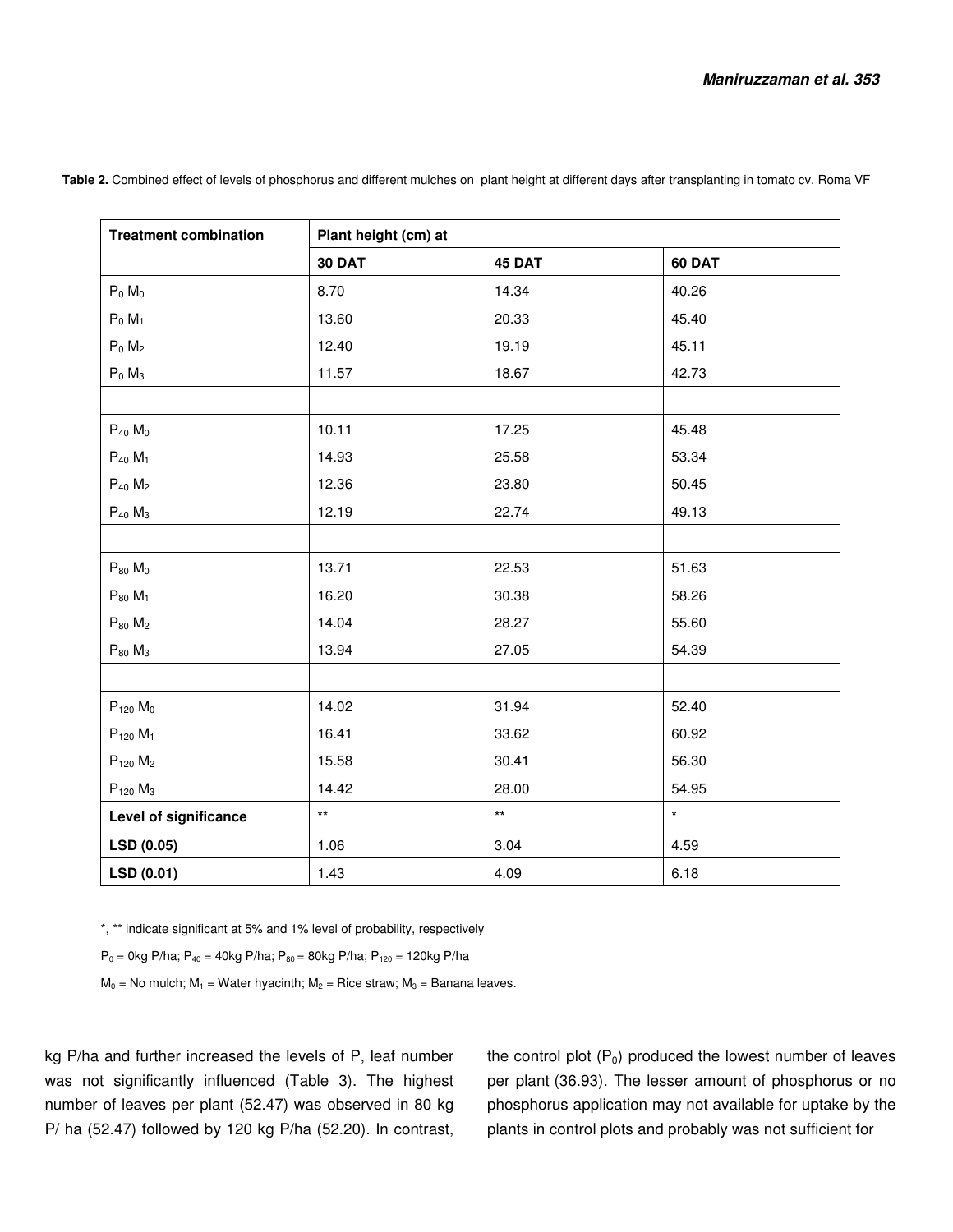| Levels of Phosphorus<br>(kg/ha) | <b>Number</b><br>of<br>leaves per<br>plant | <b>Days</b><br>to<br>flowering | <b>Number</b><br>of<br>flower<br>clusters per<br>plant | <b>Number</b><br>of<br>flowers<br>per<br>cluster | <b>Number</b><br>of<br>flowers<br>per<br>plant |
|---------------------------------|--------------------------------------------|--------------------------------|--------------------------------------------------------|--------------------------------------------------|------------------------------------------------|
| $0(P_0)$                        | 36.93                                      | 34.05                          | 16.44                                                  | 3.87                                             | 74.16                                          |
| 40 (P <sub>40</sub> )           | 44.41                                      | 30.33                          | 19.19                                                  | 4.88                                             | 82.87                                          |
| 80 (P <sub>80</sub> )           | 52.47                                      | 24.85                          | 21.73                                                  | 5.87                                             | 96.34                                          |
| 120 $(P_{120})$                 | 52.20                                      | 25.05                          | 22.39                                                  | 5.86                                             | 99.01                                          |
| Level of sig.                   | $***$                                      | $***$                          | $***$                                                  | $***$                                            | $***$                                          |
| LSD (0.05)                      | 2.21                                       | 1.30                           | 1.23                                                   | 0.18                                             | 2.83                                           |
| LSD(0.01)                       | 2.87                                       | 1.69                           | 1.60                                                   | 0.23                                             | 3.68                                           |
| <b>Mulches</b>                  |                                            |                                |                                                        |                                                  |                                                |
| No mulch $(M0)$                 | 38.41                                      | 30.54                          | 17.51                                                  | 4.45                                             | 72.96                                          |
| Water hyacinth $(M_1)$          | 50.15                                      | 27.80                          | 21.71                                                  | 5.39                                             | 97.92                                          |
| Rice straw (M <sub>2</sub> )    | 50.00                                      | 28.11                          | 20.60                                                  | 5.35                                             | 95.89                                          |
| Banana leaves (M <sub>3</sub> ) | 47.46                                      | 27.80                          | 19.93                                                  | 5.29                                             | 85.60                                          |
| Level of sig.                   | $***$                                      | $***$                          | $***$                                                  | $***$                                            | $***$                                          |
| LSD (0.05)                      | 2.56                                       | 1.50                           | 1.42                                                   | 0.21                                             | 3.26                                           |
| LSD(0.01)                       | 1.32                                       | 1.95                           | 1.84                                                   | 0.27                                             | 4.24                                           |

 **Table 3.** Effect of levels phosphorus and mulches on leaf production and reproductive characters in tomato cv. Roma VF

\*\* indicate significant at 1% level of probability

 $P_0 = 0$ kg P/ha;  $P_{40} = 40$ kg P/ha;  $P_{80} = 80$ kg P/ha;  $P_{120} = 120$ kg P/ha

 $M_0$  = No mulch;  $M_1$  = Water hyacinth;  $M_2$  = Rice straw;  $M_3$  = Banana leaves.

normal plant growth and development and resulted in reduction of number of leaves per plant. This result is in full agreement with that of Gupta (2007) who stated that the number of leaves per plant increased with increasing phosphorous levels from 50 to 150 kg/ha in tomato.

Leaf number per plant varied significantly due to mulch application in tomato (Table 3). The highest number of leaves per plant (50.15) was recorded in water hyacinth mulch which was statistically similar to that of rice straw mulch (50.00). This result indicates that rice straw and

water hyacinth mulches had similar effect on leaf production in tomato. In contrast, control plot where no mulch was used produced the lowest number of leaves per plant (38.41). Halim (2006) reported that use of mulches increased branch number in tomato than control plant which supported the present experimental result.

The combination between phosphorus and mulches had significant effect on leaf number in tomato (Table 4). The highest number of leaves per plant was recorded in the treatment combination of 80 kg P/ha with rice straw (57.30)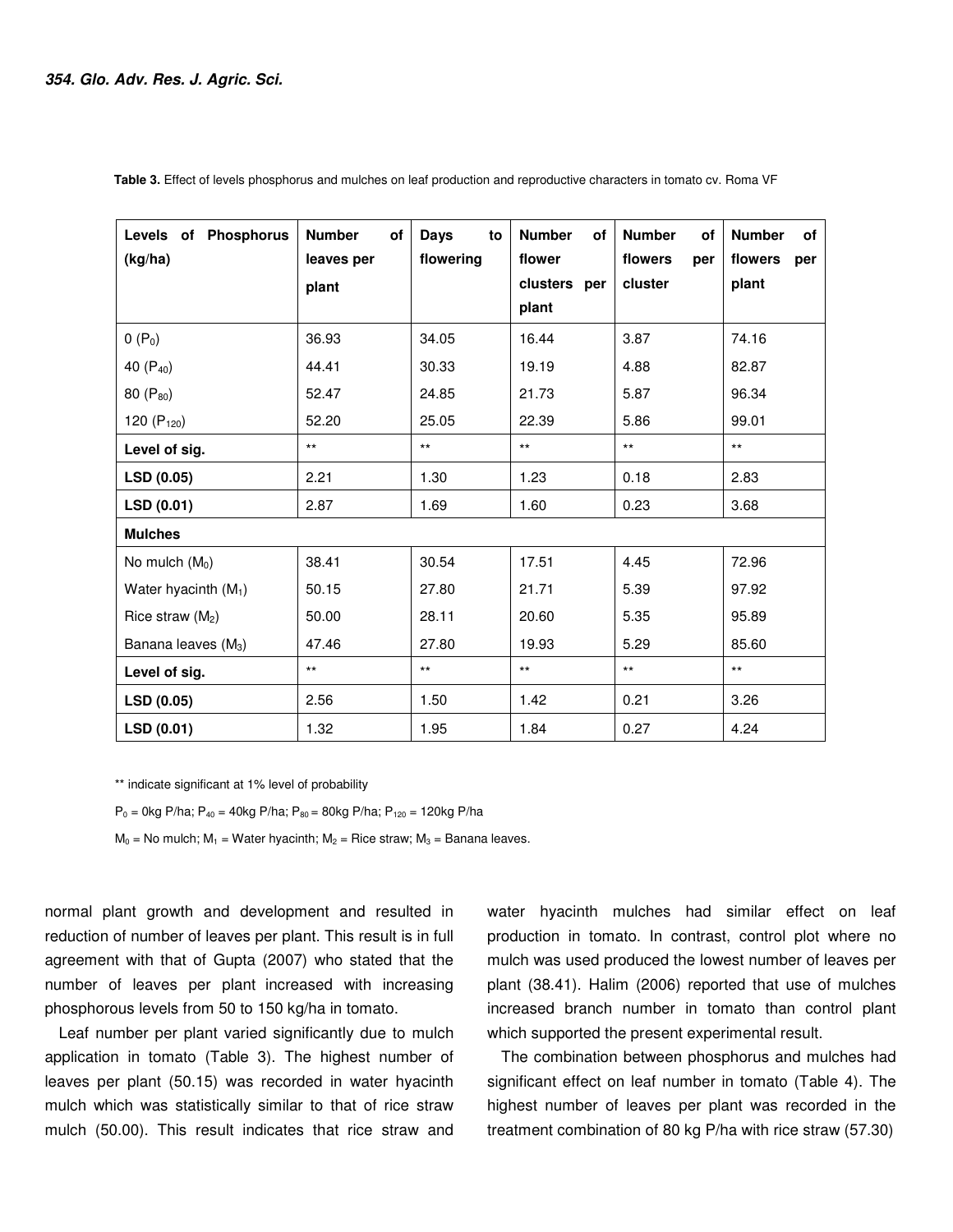| <b>Treatment</b><br>combination | Number of leaves<br>per | Days to flowering | Number of flower<br>clusters per plant | <b>Number</b><br>of<br>flowers<br>per | of<br><b>Number</b><br>flowers per plant |
|---------------------------------|-------------------------|-------------------|----------------------------------------|---------------------------------------|------------------------------------------|
|                                 | plant                   |                   |                                        | cluster                               |                                          |
| $P_0$ M <sub>0</sub>            | 32.33                   | 36.12             | 14.18                                  | 3.11                                  | 59.66                                    |
| $P_0$ M <sub>1</sub>            | 38.40                   | 33.26             | 18.25                                  | 4.18                                  | 84.66                                    |
| $P_0$ $M_2$                     | 40.30                   | 33.83             | 17.15                                  | 4.14                                  | 78.66                                    |
| $P_0$ $M_3$                     | 36.70                   | 32.98             | 16.20                                  | 4.06                                  | 73.66                                    |
|                                 |                         |                   |                                        |                                       |                                          |
| $P_{40}$ $M_0$                  | 37.30                   | 32.67             | 17.05                                  | 4.50                                  | 70.23                                    |
| $P_{40}$ $M_1$                  | 48.30                   | 29.73             | 20.33                                  | 5.04                                  | 92.45                                    |
| $P_{40}$ $M_2$                  | 46.70                   | 29.92             | 20.21                                  | 5.01                                  | 88.31                                    |
| $P_{40}$ $M_3$                  | 45.33                   | 29.00             | 19.18                                  | 4.98                                  | 80.50                                    |
|                                 |                         |                   |                                        |                                       |                                          |
| $P_{80}$ $M_0$                  | 42.50                   | 27.04             | 19.21                                  | 5.09                                  | 77.95                                    |
| $P_{80}$ $M_1$                  | 56.60                   | 23.40             | 23.42                                  | 6.16                                  | 105.7                                    |
| $P_{80}$ $M_2$                  | 57.30                   | 24.03             | 22.46                                  | 6.10                                  | 109.7                                    |
| $P_{80}$ $M_3$                  | 53.50                   | 24.92             | 21.83                                  | 6.13                                  | 92.01                                    |
|                                 |                         |                   |                                        |                                       |                                          |
| $P_{120}$ $M_0$                 | 41.50                   | 26.35             | 19.62                                  | 5.11                                  | 84.00                                    |
| $P_{120}$ M <sub>1</sub>        | 57.30                   | 24.84             | 24.84                                  | 6.18                                  | 108.9                                    |
| $P_{120}$ $M_2$                 | 55.70                   | 24.69             | 22.60                                  | 6.17                                  | 106.9                                    |
| $P_{120}$ $M_3$                 | 54.30                   | 24.32             | 22.52                                  | 6.00                                  | 96.24                                    |
| Level of sig.                   | $\star$                 | $\star$           | $\star$                                | $\star$                               | $\star$                                  |
| LSD(0.05)                       | 4.43                    | 2.60              | 2.45                                   | 0.36                                  | 5.65                                     |
| LSD(0.01)                       | 5.96                    | 3.50              | 3.30                                   | 0.48                                  | 7.60                                     |

Table 4. Combined effect of levels of phosphorus and different mulches on leaf production and reproductive characters in tomato cv. Roma VF

\* indicate significant at 5% level of probability

 $P_0 = 0$ kg P/ha;  $P_{40} = 40$ kg P/ha;  $P_{80} = 80$ kg P/ha;  $P_{120} = 120$ kg P/ha

 $M_0$  = No mulch;  $M_1$  = Water hyacinth;  $M_2$  = Rice straw;  $M_3$  = Banana leaves.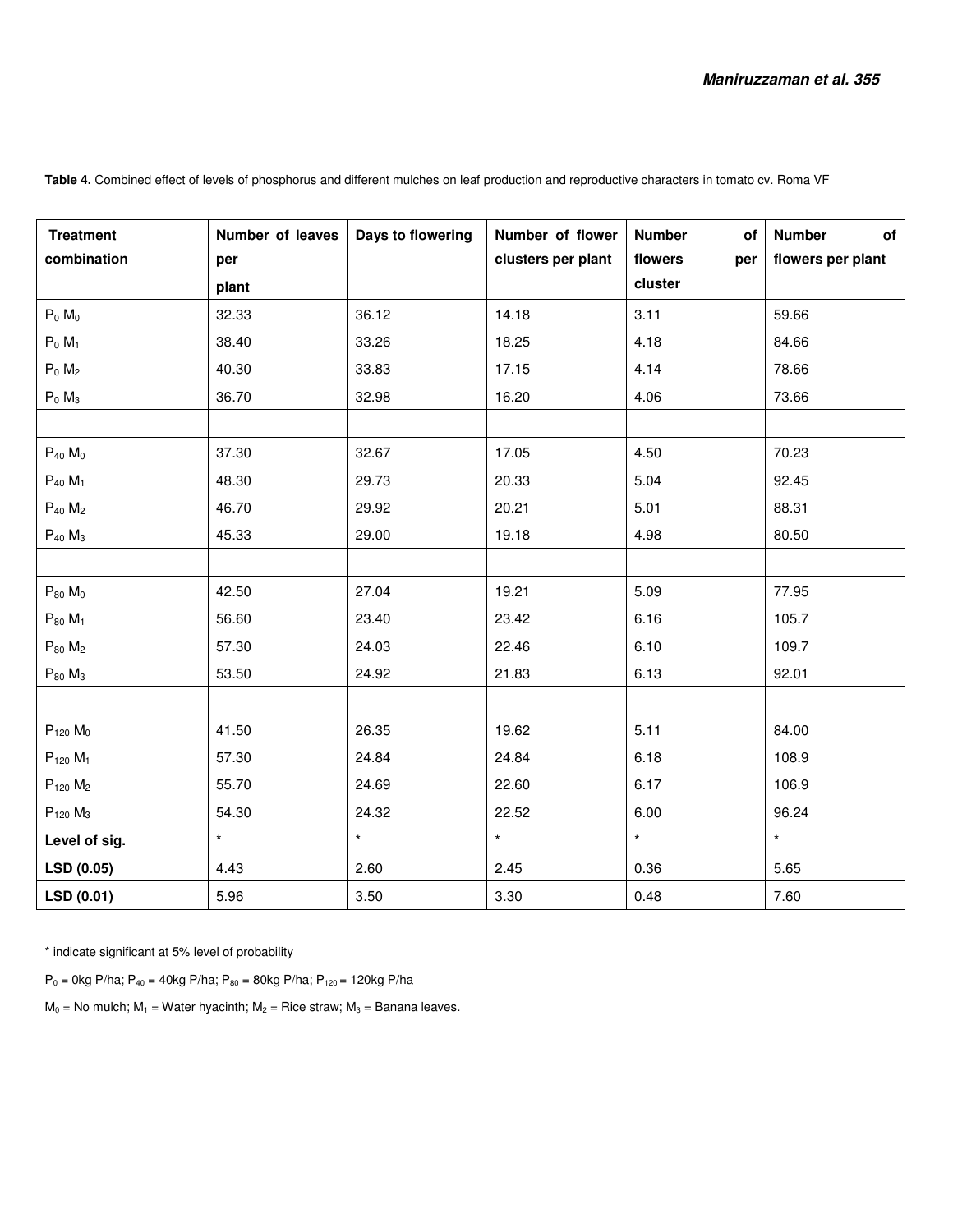| <b>Treatment</b>         | <b>Number</b><br>оf | <b>Fruit</b> | Fruit diameter | Single<br>fruit | <b>Fruit</b><br>weight |
|--------------------------|---------------------|--------------|----------------|-----------------|------------------------|
| combination              | fruits per          | length       | (cm)           | weight          | per plant              |
|                          | plant               | (cm)         |                | (g)             | (kg)                   |
| $P_0$ $M_0$              | 20.43               | 4.15         | 3.95           | 49.23           | 1.01                   |
| $P_0$ M <sub>1</sub>     | 24.33               | 4.95         | 4.25           | 52.78           | 1.28                   |
| $P_0$ $M_2$              | 24.30               | 4.83         | 4.20           | 52.72           | 1.28                   |
| $P_0$ M <sub>3</sub>     | 22.90               | 4.62         | 4.16           | 52.42           | 1.20                   |
|                          |                     |              |                |                 |                        |
| $P_{40}$ $M_0$           | 24.21               | 5.65         | 4.00           | 55.67           | 1.35                   |
| $P_{40} M_1$             | 29.23               | 6.45         | 4.40           | 58.08           | 1.70                   |
| $P_{40}$ $M_2$           | 28.05               | 6.29         | 4.35           | 57.21           | 1.60                   |
| $P_{40}$ $M_3$           | 26.51               | 6.07         | 4.30           | 57.07           | 1.51                   |
|                          |                     |              |                |                 |                        |
| $P_{80}$ $M_0$           | 27.64               | 6.12         | 4.00           | 58.52           | 1.62                   |
| $P_{80}$ $M_1$           | 33.70               | 7.30         | 4.49           | 60.65           | 2.04                   |
| $P_{80}$ $M_2$           | 31.50               | 7.22         | 4.43           | 60.02           | 1.89                   |
| $P_{80}$ $M_3$           | 29.12               | 7.10         | 4.22           | 59.91           | 1.74                   |
|                          |                     |              |                |                 |                        |
| $P_{120}$ $M_0$          | 28.70               | 6.22         | 4.10           | 59.07           | 1.70                   |
| $P_{120}$ M <sub>1</sub> | 34.50               | 7.35         | 4.45           | 61.23           | 2.11                   |
| $P_{120}$ $M_2$          | 32.07               | 7.20         | 4.45           | 60.05           | 1.96                   |
| $P_{120}$ $M_3$          | 31.01               | 7.06         | 4.32           | 60.58           | 1.88                   |
| Level of sig.            | $\star$             | $\star$      | <b>NS</b>      | $\star$         | $\star$                |
| LSD(0.05)                | 3.37                | 0.29         | 0.54           | 3.14            | 0.32                   |
| LSD (0.01)               | 4.54                | 0.39         | 0.74           | 4.23            | 0.70                   |

 **Table 6.** Combined effect of levels phosphorus and different mulches on yield attributes and fruit yield in tomato cv. Roma VF

\* indicate significant at 5% level of probability; NS = Not significant

 $P_0 = 0$ kg P/ha;  $P_{40} = 40$ kg P/ha;  $P_{80} = 80$ kg P/ha;  $P_{120} = 120$ kg P/ha

 $M_0$  = No mulch;  $M_1$  = Water hyacinth;  $M_2$  = Rice straw;  $M_3$  = Banana leaves.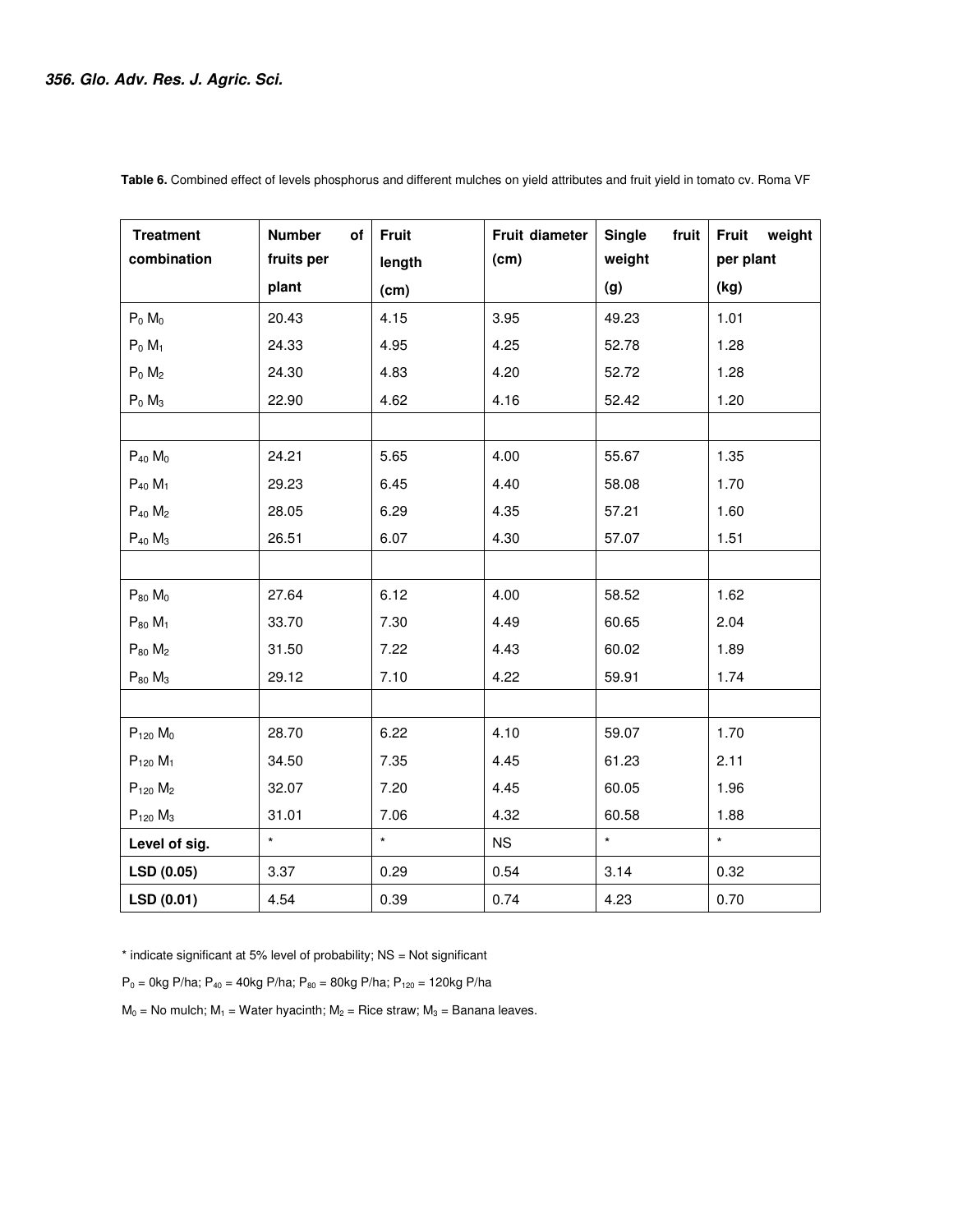and 120 kg P/ha with water hyacinth mulch (57.30). The lowest number of leaves per plant was observed in control plot (32.33).

**Effect of levels of phosphorus, mulches and their combined effect on reproductive characters in tomato cv. Roma VF** 

### **Days to flowering**

Different levels of phosphorus application on tomato cv. Roma VF have significant effect on days to flowering (Table 3). Results revealed that days to flowering was lesser in phosphorus applied plots than control plots (Table 3) which indicating application of phosphorus has effect on days required to flowering. The highest days required to flowering was recorded in control plot (34.05 days) and lower days required to maturity was recorded in 80 and 120 kg P/ha (24.85 and 25.05 days for 80 and 120 kg P/ha, respectively). The minimum days required in 80 and 120 kg P/ha might be due to the growth of the plants of these two treatments is quicker than control plant and reach quickly a physiological development and start flowering earlier than control plants (Gupta, 2007).

The effect of different mulches on days to flowering was significant in tomato (Table 3). The highest day to flowering was recorded in control plot (30.54 days) and the lowest day to flowering was recorded in water hyacinth and banana leaves mulches (27.80 days). Actually, within the mulch treatments there had no significant differences in days required to flowering (range 27.80-28.11 days). Use of mulch enhance flowering in tomato as reported by Biswas (2009) in tomato.

The combined effect of phosphorus levels and mulches on days to flowering was significant (Table 4). The highest days to flowering (36.12 days) was recorded in the treatment combination of 0 kg P/ha with no mulch and the lowest was recorded in 80 kg P/ha with water hyacinth mulch (23.40 days)

#### **Number of flower clusters per plant**

Phosphorus fertilization had significant effect on the number of flower cluster per plant (Table 3). Result revealed that the number of flower clusters per plant was greater in phosphorus applied plants than in control plants (Table 3). Result further revealed that the number of flower clusters per plant increased with increasing phosphorus levels till 120 kg P/ha. The higher number of flower cluster per plant was observed in 80 and 120 kg P/ha with being the highest in 120 kg P/ha (22.39). In contrast, the lowest number of flower clusters per plant was recorded in control plant (16.44) that was significantly different than the other treatments. Reduced number of flower cluster per plant under no phosphorus application might be due to less growth and development of the plant (BINA, 2009). These results are in conformity with those of BINA (2009) who reported that zero or lesser amount of P application had the lowest number of flower clusters per plant compared to higher doses in tomato.

Flower cluster number per plant varied significantly due to mulch application in tomato (Table 3). Results revealed that flower cluster number was greater in mulch plant than in control. The highest number of flower cluster per plant was recorded in water hyacinth mulch (21.71) followed by rice straw mulch (20.60) with same statistical rank. In contrast, control plot where no mulch was used produced the lowest number of flower cluster per plant (17.51). Halim (2006) reported that use of mulches increased flower cluster number in tomato than control plant which supported the present experimental result.

The combined effect between phosphorus levels and mulches on flower cluster number per plant was significant (Table 4). The higher number of flower cluster per plant was recorded in water hyacinth mulch with 80 and 120 kg P/ha with being the highest in 120 kg P/ha with water hyacinth mulch (24.84). The lowest number of flower cluster was observed in control plot (14.18).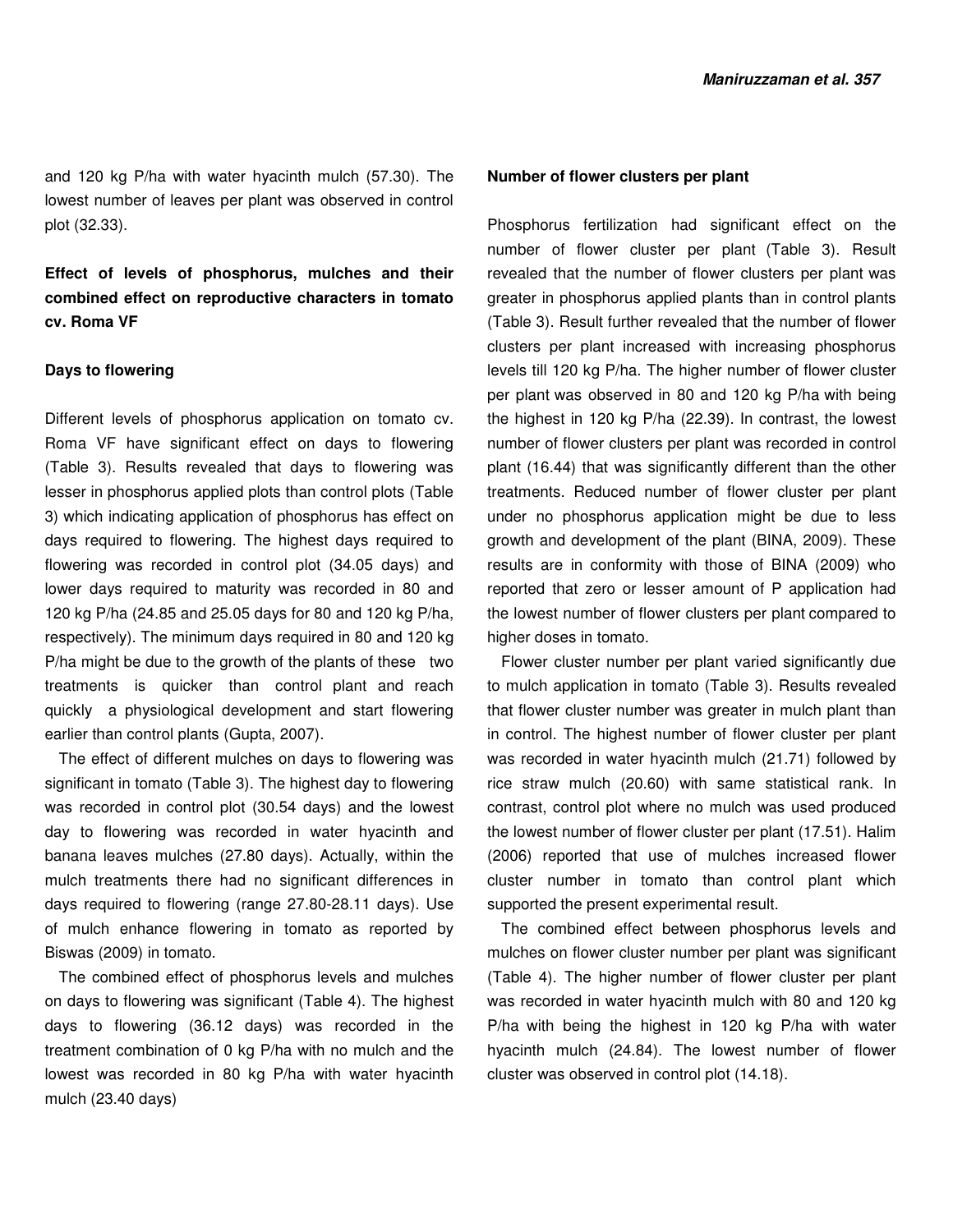#### **Number of flowers per cluster**

Phosphorus fertilization had significant effect on the number of flowers per cluster (Table 3). Result revealed that the number of flowers per cluster-was higher in phosphorus applied plants than in control plants (Table 3). Result further revealed that the number of flowers per cluster increased with increasing phosphorus levels till 80 kg P/ha. The higher number of flowers per cluster was observed in 80 and 120 kg P/ha with being the highest in 80 kg P/ha (5.87). The lowest number of flowers per cluster was recorded in control plant (3.87 that was significantly different than the other treatments. Reduced number of flowers per cluster under no phosphorus application might be due to lower growth and development for less P-uptake. These results are in conformity with those of Sharma and Mann (2002) who reported that zero or lesser amount of P application had the lowest number of flowers per cluster compared to higher doses in tomato.

Flower number per cluster varied significantly due to mulch application in tomato (Table 3). The highest number of flowers per cluster (5.39) was recorded in water hyacinth mulch which was statistically similar to that of rice straw (5.35) and banana leaves mulch (5.29). This result indicates that water hyacinth; rice straw and banana leaves mulches had similar effect on flower number per cluster. In contrast, control plot where no mulch was used produced the lowest number of flowers per cluster (4.45). Ali (2002) reported that use of mulches increased flower number per cluster in tomato than control plant which supported the present experimental result.

The combined effect between phosphorus level and mulches had significant effect on flower number per cluster in tomato (Table 4). The highest number of flowers per cluster was recorded in the treatment combination of 120 kg P/ha with water hyacinth (6.18) followed by 120 kg P/ha with rice straw mulch (6.17). The lowest number of flowers per cluster was observed in control plot (3.11).

#### **Number of flowers per plant**

The effect of phosphorus on flower number per plant was significant (Table 3). Result revealed that the number of filled flowers per plant increased with increasing phosphorus levels. The highest number of flowers per plant was observed in 120 kg P/ha (99.01) followed by 80 kg P/ha (96.34) with same statistical rank. In contrast, the lowest number of flowers per plant was recorded in control plant (74.16). Ummed et al., (2003) reported that application of phosphorus increased flower production in tomato that supported the present experimental result.

Flower number per plant varied significantly due to mulch application in tomato (Table 3). Result revealed that fruit number was greater in mulch plant than control plant. This result indicates that use of mulch enhance flower production in tomato. The highest number of flowers per plant was recorded in water hyacinth mulch (97.92) which was non-significant different to rice straw mulch (95.89). The flower number was higher in water hyacinth and rice straw mulches due to production of higher flower clusters per plant. In contrast, control plant produced the lowest number of flowers per plant (72.96) due to fewer flower cluster per plant. Gutal et al., (2002) reported that use of mulches increased fruit number in tomato than control plant which supported the present experimental result.

The combined effect of phosphorus level and mulches had significant effect on flower number in tomato (Table 4). The highest number of flowers per plant was recorded in the treatment combination of 80 kg P/ha with rice straw (109.7). The lowest number of flowers per plant was observed in control plant (59.66).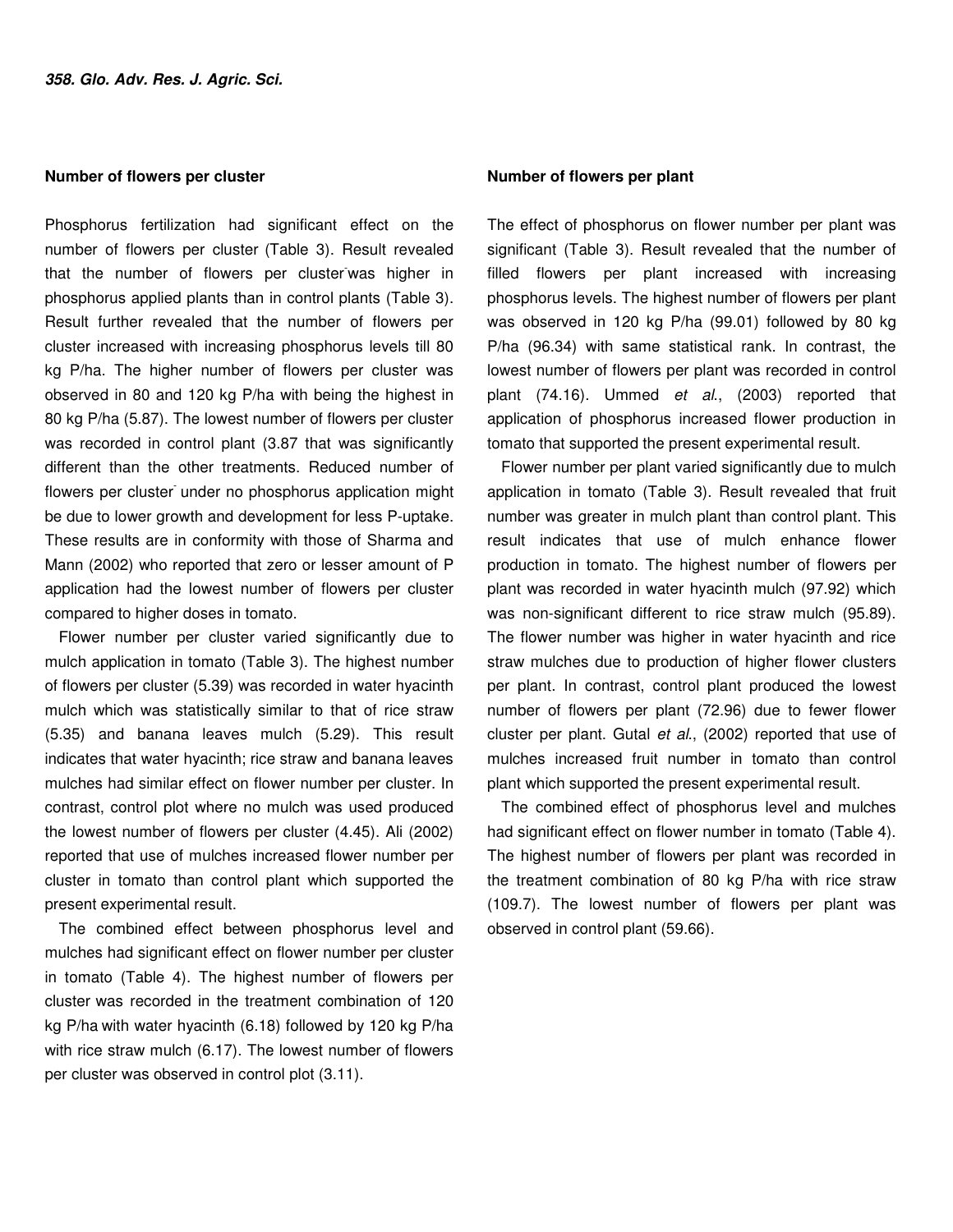**Effect of levels of phosphorus, mulches and their combined effect on yield attributes and fruit yield in tomato cv. Roma VF** 

# **Number of fruits per plant**

The effect of phosphorus levels on the number of fruits per plant was significant and ranged from 22.99 to 31.57 (Table 5). Results revealed that the number of fruits per plant increased with increasing phosphorus level but significantly increased up to 80 kg P/ha (Table 5). The highest number of fruits per plant (31.57) was observed in 120 kg P/ha, (52.47) followed by 80 kg P/ha (30.49) with same statistical rank. This result indicates that 80 kg P/ha is sufficient for getting maximum fruits per plant in tomato. In contrast, the control plot  $(P_0)$  produced the lowest number of fruits per plant (22.99). The lesser amount of phosphorus or no phosphorus application may not available for uptake by the plants in control plots and probably was not sufficient for normal plant growth and development and resulted in reduction of number of fruits per plant. This result is in full agreement with that of Gupta (2007) who stated that the number of fruits per plant increased with increasing phosphorous levels from 50 to 150 kg/ha in tomato.

Fruit number per plant varied significantly due to mulch application in tomato (Table 5). The highest number of fruits per plant (28.98) was recorded in water hyacinth mulch which was statistically similar to that of rice straw mulch (28.98). This result indicates that rice straw and water hyacinth mulches had similar effect on fruit production in tomato. In contrast, control plot where no mulch was used, produced the lowest number of fruits per plant (25.24) due to fewer flower cluster per plant. Halim (2006) reported that use of mulches increased fruit number in tomato than control plant which supported the present experimental result. The combined effect of phosphorus level and mulches had significant effect on fruit number in tomato (Table 6). The highest number of fruits per plant was recorded in the treatment combination of 120 kg P/ha

with water hyacinth mulch (34.50) and followed by 80 kg P/ha with water hyacinth mulch (33.70) with same statistical rank. The lowest number of fruits per plant was observed in control plot (20.43) where on P and mulch used.

#### **Fruit length**

Different levels of phosphorus application had significant effect on fruit length (Table 5). Results revealed that fruit length was greater in phosphorus applied plots than control plots (Table 5) indicating application of phosphorus had effect on fruit length. Results further revealed that fruit length increased with increasing phosphorus levels. The highest fruit length (6.95 cm) was recorded in 120 kg P/ha that was non significant different to 80 kg P/ha (6.93 cm). The lowest fruit length was recorded in control plant (4.64 cm). Slaton et al., (2002) observed that application of phosphorous fertilizer increased fruit length of tomato that supported the present experimental result.

The effect of different mulches on fruit length was significant of tomato (Table 5). Result showed that fruit length was higher in mulch plots than control plots. The highest fruit length was recorded in water hyacinth mulch (6.51cm) and the lowest was recorded in control (5.53 cm). This result agrees with finding of Halim (2006) in tomato who reported that mulches had significant effect on fruit length in tomato. The combined effect of phosphorus level and mulches had significant effect on fruit length in tomato (Table 6). The higher fruit length was recorded in water hyacinth mulch with 80 or 120 kg P/ha. The lowest fruit length was observed in control plant (4.15 cm).

# **Fruit diameter**

The effect of different phosphorus levels on fruit diameter was significant in tomato (Table 5). Results showed that fruit diameter increased with increasing phosphorus levels up to 120 kg/ha. The highest fruit diameter was recorded in 120 kg P/ha (4.33 cm) followed by 80 kg P/ha (4.29 cm)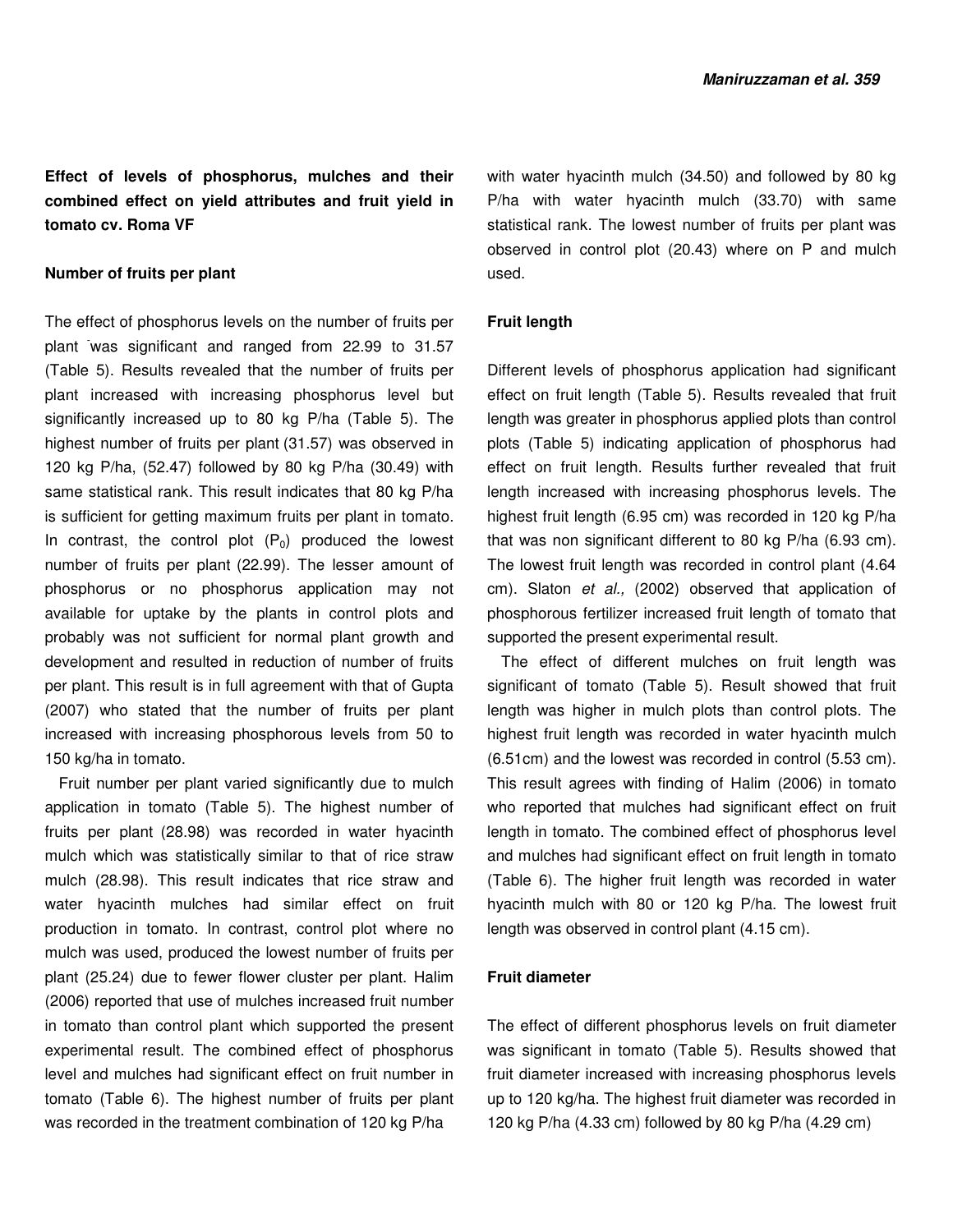| <b>Phosphorus levels</b>        | <b>Number</b><br>of | <b>Fruit</b> | <b>Fruit</b> | <b>Single</b><br>fruit | Fruit weight per |
|---------------------------------|---------------------|--------------|--------------|------------------------|------------------|
| (kg/ha)                         | fruits<br>per       | length       | diameter     | weight                 | plant            |
|                                 | plant               | (cm)         | (cm)         | (g)                    | (kg)             |
| $0(P_0)$                        | 22.99               | 4.64         | 4.14         | 51.78                  | 1.19             |
| 40 (P <sub>40</sub> )           | 27.00               | 6.11         | 4.26         | 57.00                  | 1.54             |
| 80 $(P_{80})$                   | 30.49               | 6.93         | 4.29         | 59.77                  | 1.82             |
| 120 $(P_{120})$                 | 31.57               | 6.95         | 4.33         | 60.23                  | 1.91             |
| Level of sig.                   | $***$               | $***$        | $\star$      | $***$                  | $***$            |
| LSD (0.05)                      | 1.68                | 0.14         | 0.16         | 1.57                   | 0.15             |
| LSD(0.01)                       | 2.18                | 0.19         | 0.36         | 1.96                   | 1.14             |
| <b>Mulches</b>                  |                     |              |              |                        |                  |
| No mulch $(M0)$                 | 25.24               | 5.53         | 4.01         | 55.62                  | 1.42             |
| Water hyacinth $(M_1)$          | 30.44               | 6.51         | 4.40         | 58.18                  | 1.78             |
| Rice straw $(M_2)$              | 28.98               | 6.38         | 4.36         | 57.50                  | 1.68             |
| Banana leaves (M <sub>3</sub> ) | 27.38               | 6.21         | 4.25         | 57.49                  | 1.58             |
| Level of sig.                   | $\star\star$        | $***$        | $\star$      | $\star$                | $***$            |
| LSD (0.05)                      | 1.94                | 0.17         | 0.37         | 1.81                   | 0.18             |
| LSD(0.01)                       | 2.52                | 0.22         | 0.48         | 2.46                   | 0.22             |

 **Table 7.** Effect of levels of phosphorus and mulches on yield attributes and fruit yield in tomato cv. Roma VF

\*, \*\* indicate significant at 5% and 1% level of probability, respectively

 $P_0 = 0$ kg P/ha;  $P_{40} = 40$ kg P/ha;  $P_{80} = 80$ kg P/ha;  $P_{120} = 120$ kg P/ha

 $M_0$  = No mulch;  $M_1$  = Water hyacinth;  $M_2$  = Rice straw;  $M_3$  = Banana leaves.

and 40 kg P/ha (4.26 cm) with same statistical rank. In contrast, the phosphorous at the rate of 0 kg/ha had the lowest fruit diameter (4.14 cm). This result indicates that phosphorous has tremendous effect on growth and development of fruit in tomato. This result is in agreement with that of Karim (1999) who reported that plant fruit diameter increased with increased phosphorus rate up to 100 kg P/ha in tomato. Similar result was also reported by BINA (2009) in tomato that fruit diameter increased with increasing phosphorus levels up to 120 kg P/ha.

The effect of different mulches on fruit diameter was significant in tomato (Table 5). Results revealed that fruit diameter was higher in mulch applied plot than control plot. This result indicate that application mulch enhance growth and development of tomato fruits. The thickest fruit was recorded in water hyacinth mulch (4.40cm) followed by rice straw (4.36 cm). In contrast, the thinner fruit was observed in control plant (4.01 cm). In control plot, soil moisture was less than the other mulches that causes lesser amount of nutrient availability. As a result, fruit growth and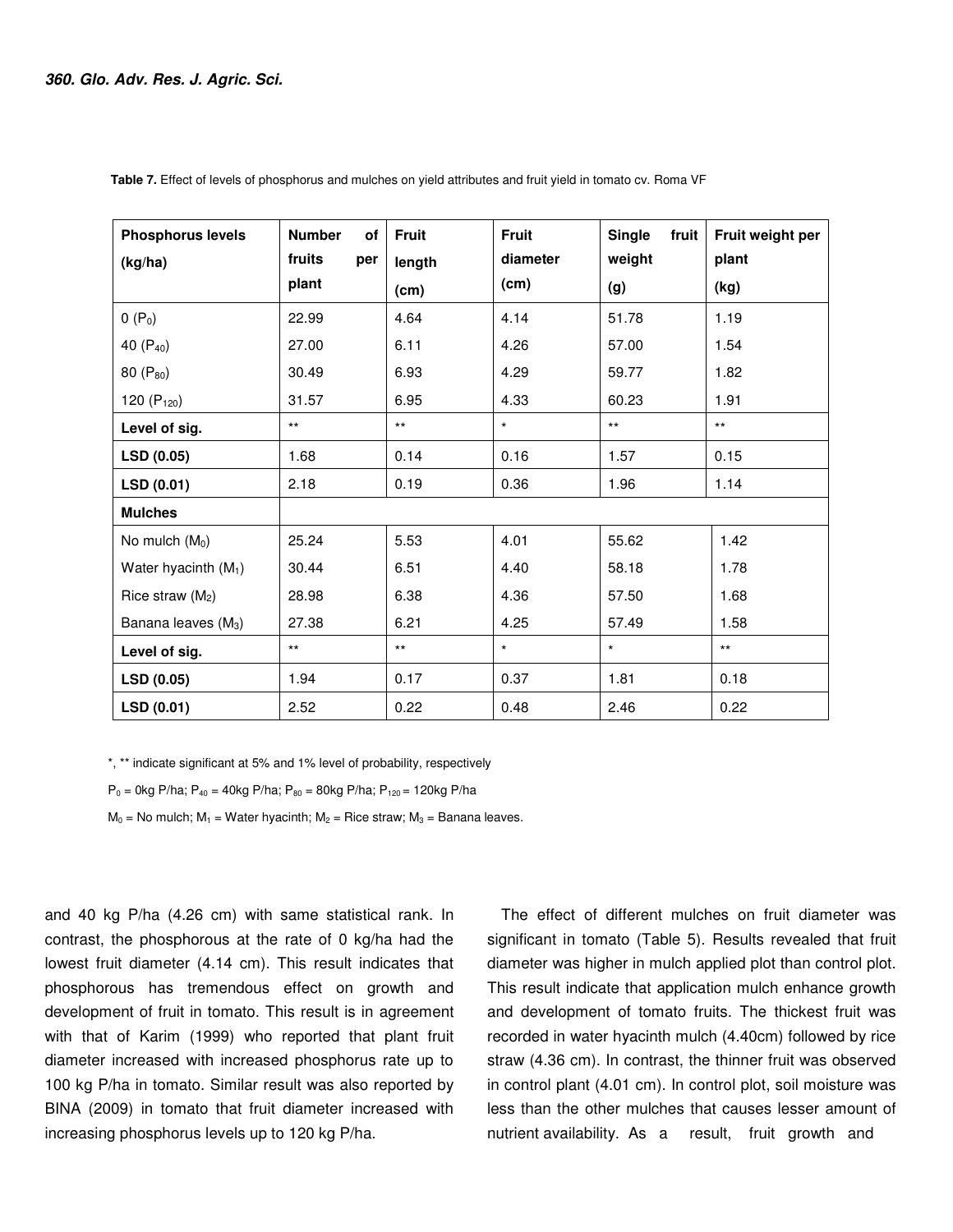

**Figure 1.** Effect of levels of phosphorus on fruit yield in tomato cv. Roma VF vertical bar represents LSD at the 5% level of probability ( $P_0 = 0$ kg P/ha,  $P_{40}$  $= 40$ kg P/ha, P<sub>80</sub> = 80kg P/ha; P<sub>120</sub> = 120kg P/ha.)

development hampered (Biswas, 2009) and ultimately shorter fruit developed in tomato. The fruit diameter was higher in water hyacinth mulch than the other mulches as reported by Singh et al., (2006) in tomato which supported the present experimental result. The variation in fruit diameter due to combined effect of phosphorus levels and mulches was non-significant (Table 6). However, the apparent thickest fruit was recorded in the treatment combination of 80 kg P/ha with water hyacinth mulch (4.49 cm). The apparent thinner fruits were recorded in control plot (3.95 cm) where no phosphorus and mulch was applied.

# **Single fruit weight**

The effect of different levels of phosphorus on single fruit weight was statistically significant at  $P \le 0.01$  (Table 5). Result revealed that single fruit weight increased with increasing phosphorus levels. The highest single fruit weight was observed in 120 kg P/ha (60.23 g) which was statistically similar to 80 kg P/ha (59.77 g). In contrast, the lowest single fruit weight was recorded in control plant (51.78 g). Reduction in single fruit weight of low phosphorous rate might be due to unavailable assimilate translocated to the fruits. Similar result was also reported by many workers (Zaman et al., 1997; Slaton et al., 2002; Ummed et al., 2003; Tamgale et al., 2006; Babu and Seshaiah, 2006). They observed that single fruit weight decreased under low phosphorus levels in tomato. Single fruit weight was significantly affected by different mulches in tomato (Table 5). Result revealed that single fruit weight was greater in mulch plant than control but within the mulch treatments, there had no significant different in single fruit weight. This result is consistent with result of Saha (2003) who reported that single fruit weight was higher mulch plants than control plants.

The combined effect between phosphorus levels and mulching on single fruit weight was significant (Table 6). The individual fruit weight ranged 49.23-61.23 g among the treatment combinations. The treatment combination of 120 kg P/ha with water hyacinth showed the highest single fruit weight (61.23 g) and the lowest was recorded in the treatment combination of 0 kg P/ha with no mulch (49.23 g).

# **Fruit yield**

Fruit yield per plant and per hectare was significantly influenced by different levels of phosphorus application (Table 5 and Fig. 1). Result showed that fruit yield was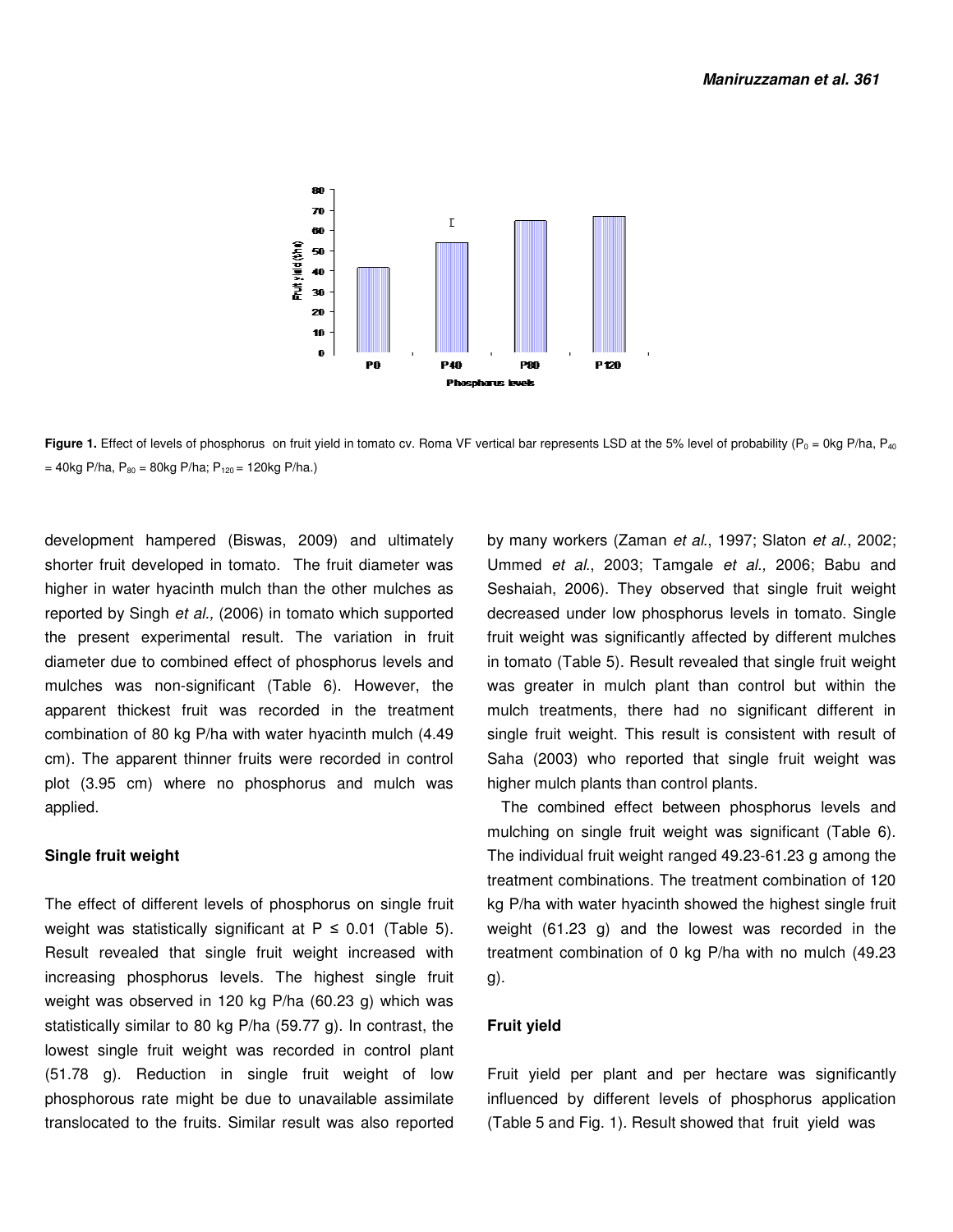

**Figure 2.** Effect of different mulches on fruit yield in tomato cv. Roma VF Vertical bar represents LSD at the 5% level of probability ( $M_0$  = No mulch,  $M_1$  = Water hyacinth,  $M_2$  = Straw,  $M_3$  = Banana leaf)

higher in phosphorus applied plot than in control plot where no phosphorus was applied indicating application of phosphorus had effect on fruit yield (Table 5). Result revealed that fruit yield increased with increasing amount of phosphorus application but the increment was significant over control plant upto 80 kg P/ha and further increased P, fruit yield was not significantly increased over 80 kg P/ha. This result indicates that 80 kg P/ha is the optimum for getting higher yield in tomato. The highest fruit yields both per plant and per hectare were observed in 120 kg P/ha  $(1.91 \text{ kg/plant}$  and 66.2 t /ha) followed by 80 kg P/ha  $(1.82 \text{ m})$ kg per plant and 63.4 t/ha) with same statistical rank. The fruit yield was the higher in 120 and 80 kg P/ha applied plants because of production of higher number of flower cluster and fruits per plant compared to other treatments (Table 3 & 5). On the contrary, control plot  $(P_0)$  produced the lowest fruit yield (1.19 kg per plant and 42.5 t/ha) due to production of lesser flower cluster and fruits per plant. Fruit yield variations in tomato due to phosphorus application was also observed by many researchers

(Karim, 1999; Ummed et al., 2003; Tamgale et al., 2006; Babu and Seshaiah, 2006).

Mulches had significant effect on fruit yield in tomato (Table 5 and Fig. 2). Result showed that fruit yield was greater in mulch plot than control plot. The highest fruit yield was recorded in water hyacinth mulch (1.78 kg per plant and 62.39 t/ha) followed by rice straw mulch (1.68 kg per plant and 58.89 t/h). The fruit yield was higher in water hyacinth mulch because of production of higher number of fruits per plant. In contrast, the lowest fruit yield was recorded in control plant (1.42 kg per plant and 49.70 t/ha). Similar results were reported by Biswas (2009) in tomato who observed that fruit yield increased in mulched plots with being the highest in water hyacinth mulch.

The combined effect of phosphorus levels and mulching on fruit yield both per plant and per hectare was significant (Table 6 and Fig. 3). The treatment combination of 80 and 120 kg P/ha with water hyacinth showed the higher fruit yield (averaged 2.08 kg per plant and 72.63 t/ha) and the lowest was recorded in the treatment combination of 0 kg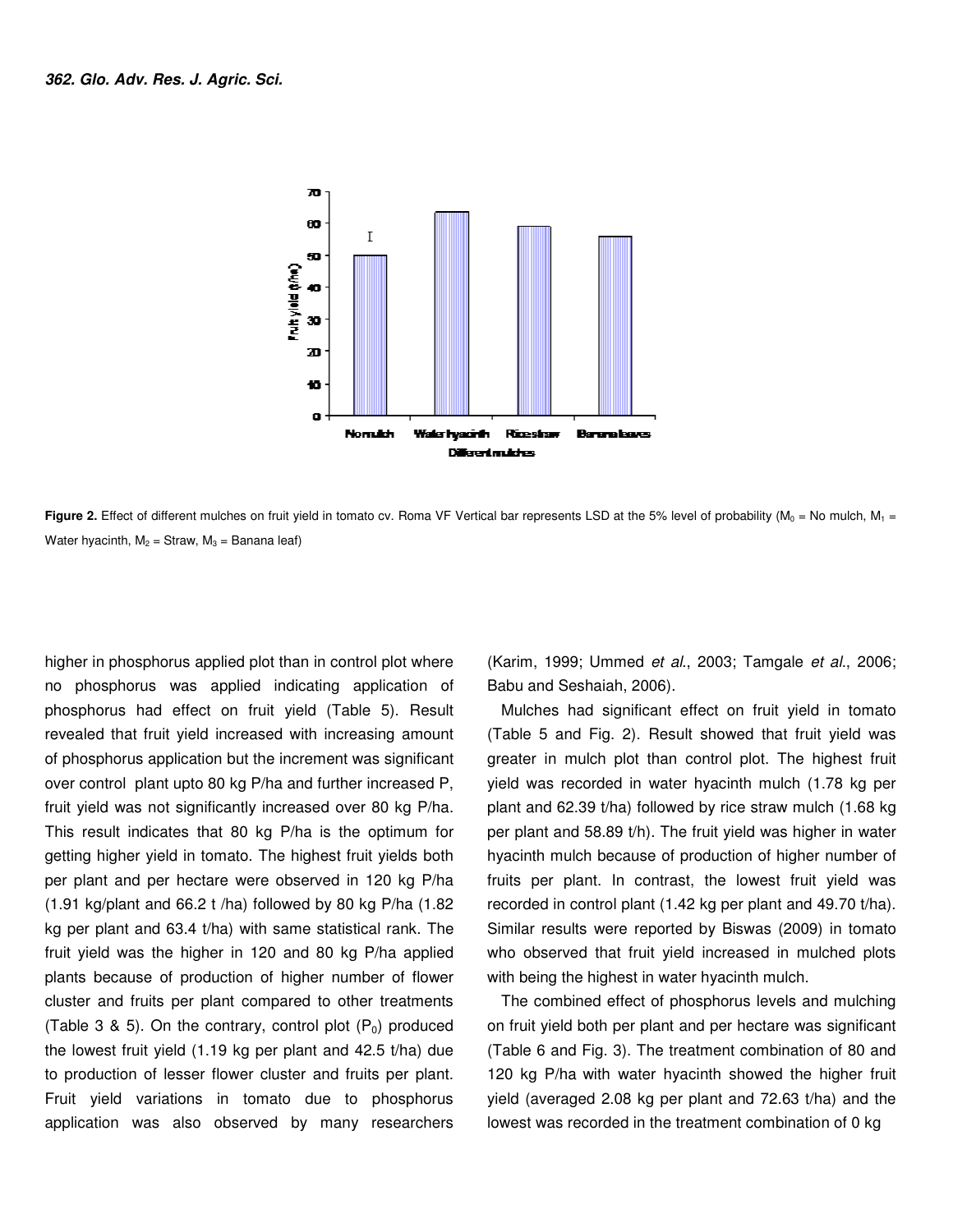

Figure 3. Combined effect of levels of phosphorus and different mulches on fruit yield in tomato cv. Roma VF. (P0 = 0kg P/ha, P40 = 40kg P/ha, P80 = 80kg P/ha; P120 = 120kg P/ha;  $M_0$  = No mulch,  $M_1$  = Water hyacinth,  $M_2$  = Straw,  $M_3$  = Banana leaf)

P/ha with no mulch (1.01 kg per plant and 35.35 t/ha). This result indicates that 80 kg P/ha along with water hyacinth is the best for maximizing tomato fruit yield.

#### **CONCLUSION**

In this study, it may be concluded that tomato growth and yield were affected by different levels of phosphorus application and the highest fruit yield (73.85 t/ha) was found from 120 kg P/ha which statistically similar to the highest 80 kg P/ha of suggesting that application of 80 kg P/ha to be economic for tomato cultivation. Mulches had significant positive influence on growth and yield of tomato over control; and among the mulches, water hyacinth had remarkable superiority for plant growth and yield (73.85 kg/ha) over control mulch (35.35 kg/ha) which resulting the highest fruit yield in tomato. So, we may use water hyacinth mulch for increased tomato fruit yield during

winter season; and the treatment combination of 80 kg P/ha with water hyacinth mulch is suitable for maximizing fruit yield of tomato cv. Roma VF.

#### **REFERENCES**

- Ali MY (2002). Effect of different mulches and irrigation on growth and yield of tomato. M.S. Thesis, Dept. Crop Bot., Bangladesh Agric. Univ., Mymensingh.
- Babu GK, Seshaiah BV (2006). Effect of phosphates on yield and nutrient uptake in tomato. Agropedology, 16: 50-53.
- BBS (2005). Hand Book of Agricultural Statistics, December, 2005. Bangladesh Bureau of statistics, Min. of Plan., Govt. Peoples Rep. Bangladesh. P. 14.
- BBS (2008). Monthly Statistical Bulletin. Bangladesh Bureau of Statistics,Stat.Div. Min. Plan. Govt. Peoples Rep. Bangladesh, Dhaka, p.55.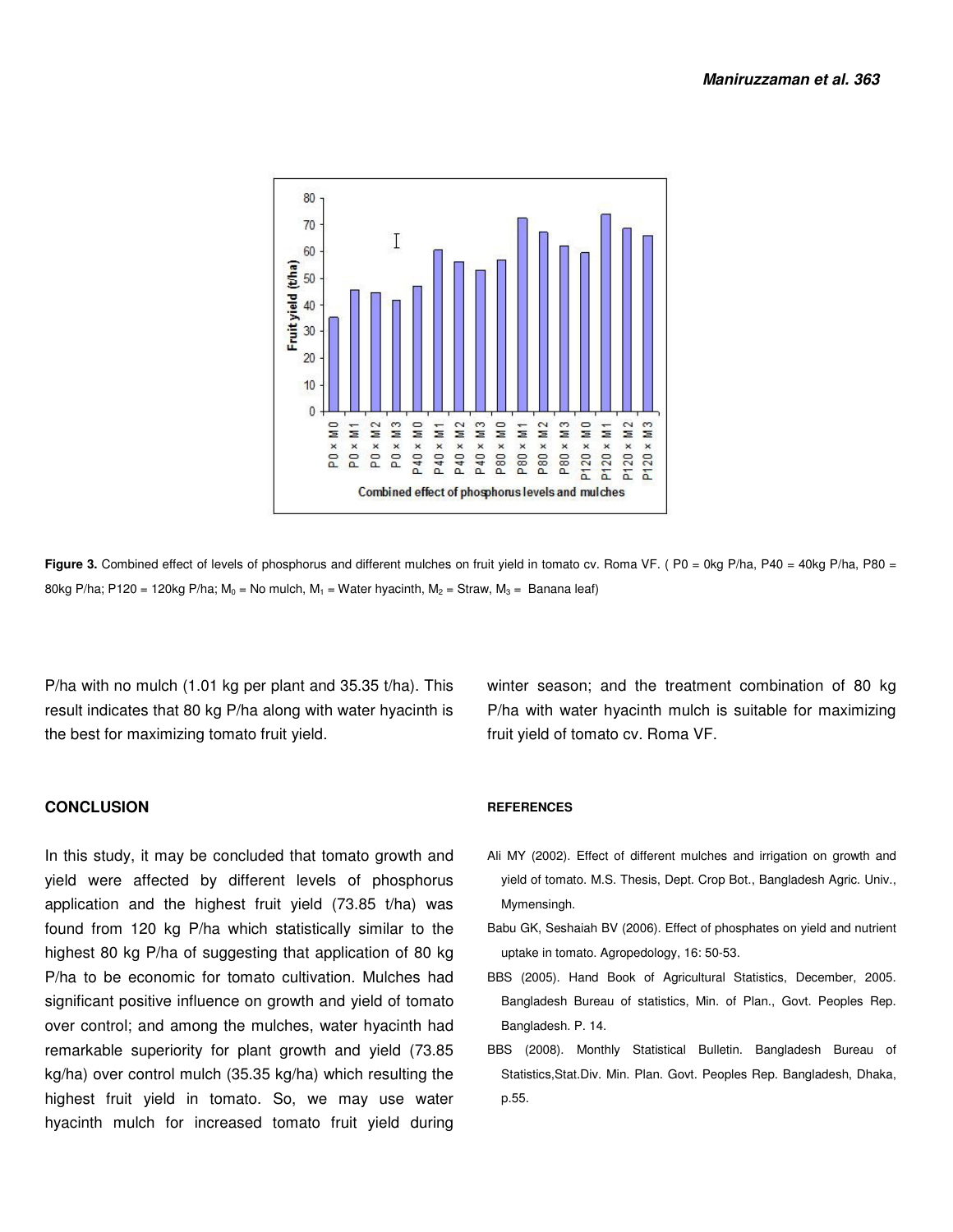- BINA (2009). Effect of phosphorous on growth and yield of tomato cv. BINA tomato-5. Annual Report of 2008-09. Bangladesh Institute of Nuclear Agriculture (BINA), Mymensingh. (In press).
- Biswas D (2009). Influence of different mulches and growth and yield in tomato. M. S Thesis, Dept. Crop Bot., Bangladesh Agric. Univ., Mymensingh.
- Bose TK, Som MG (1990). Vegetable Crops in India. Published by B. Mitra Naya prokash, 206 Bidhan Sarani, Calcutta, India. P. 249
- BRAC (1997). Fertilizer Recommendation guide. Banglash Agricultural Research Council. Framgate, Dhaka-1215, pp. 1-72.
- FAO (2005). Production Year Book of 2003. No.65 Food and Agricultural Organization (FAO), Rome, Italy. p. 54
- Groot CCde, Marcelis LFM, Boogaard R. van.den, Lambers H (2002). Regulation of growth by phosphorus supply in whole tomato plants. Dev. Plant Soil Sci., 92(2): p.114-115.
- Gupta PK (2007). Role of major plant nutrients. In: Soil, Fertilizer and Manure. Agrobios (India), Chopasani Road, Jodhpur 342002. p. 97- 110.
- Gutal GB, Bhilare RM, Takte RL, Salokhe VM, Gajendra S, Hangantileke SG (2002). Mulching effect on yield of tomato crop. Int. Agril. Engr. Conf. Vol. III. p. 883-887.
- Halim MA (2006). Effect of mulches on the growth and yield of tomato. M. S Thesis, Dept. Crop Bot., Bangladesh Agric. Univ., Mymensingh.
- Hossain MM (2001). Influence of planting time on the extension of picking period of tomato varieties. M.S. thesis, Dept. of Hort., BAU, Mymensing. P 84.
- Kallo (1986). Tomato (Lycopersicon esculentum Mill.). Allied publishers Pvt. Ltd. New Delhi, p.203-226.
- Karim MM (1999). Effect of nitrogen and phosphorus on the growth and yield of Tomato. M. S Thesis, Dept. Hort., Bangladesh Agric. Univ., Mymensingh.
- Karim MR (2005). Study of growth and yield performance of late transplanted summer tomato genotypes. M. S. Thesis. Dept of Crop Bot., Bangladesh Agric. Univ., Mymensingh.
- Lal R (1989). Conservation tillage for sustainable Agriculture: Tropic versus temperature environments. Adv. Agron., 42: 147-151.
- Ma YO, Han (1995). Effect of wheat straw mulching on the growth, development and yield of maize. Acta Agric. Boreali-sinica, 10(1): 106- 110 [Cited from maize Abstr., 13(1), 169(1997)].
- Patil AV, Basad AD (1972). Effect of mulching trearment on soil properties, growth and yield of tomato (var. Siouk). Indian J. Hort, 29(2): 197-205.
- Rashid (2004). Sabgi biggan (Bengali version). Published by Bangla Academy, Dhaka-1202. p. 13.
- Saha C (2003). Effect of mulch and crop management practice on growth and yield of tomato. M.S. Thesis, Dept. Hort., Bangladesh Agric. Univ., Mymensingh.
- Salunke DK, Desai BB, Bhat NR (1987). Vegetables and flower seed production. 1st Edn. Agricola Publishing Academy, New Delhi, India. Pp.118-119.
- Sarker MSI (2006). Effect of nitrogen and phosphorus on growth, yield and yield contributing characters of tomato. M.S. thesis, Dept. Crop Bot., Bangladesh Agric. Uni., Mymensingh.
- Seno S, Nakagawa J, Zanin ACW, Mischan MM (1987). Effects of phosphorus and potassium levels on fruits characteristics and quality of tomato seeds. Horticulture Brasileiara, 5(2): 25-28.
- Singh IS, Awasthi OP, Meena SR (2006). Influence of mulch on soil hydrothermal regime, growth and fruit yield of tomato grown under arid ecosystem. Agropedology 16: 112-116.
- Slaton NA, Wilson CE, Norman RJ, Frizzeu DL (2002). Tomato response to phosphorous fertilizer application rate and timing in alkaline soils of Arkansas. Agron. J. 94: 1393-1399.
- Solaiman ARM, Rabbani MG (2006). Effects of NPKS and cowdung on growth and yield of tomato. Bull Ins. Tropical Agric., Kyushu Univ., 29: 31-37.
- Suh JK, Kim YS (1991). Studies of improvement of mulching, cultivar and method in onion. Res. Rep. Rural Dev. Adm. Hort., 33(3): 31-36 [cited from Hort. Abstr., 64(7), 5350 (1994, Taja) H. and P. Vander-Zaag. 1991. Organic residue management in the hot topics: influence on the growth and yield of solanum potato and maize. Trop. Agric, 68(2). 111- 118.]
- Tamgale SD, Sarangamath PA, Savalagi VP, Manjunathaiah HM (2006). Integrated use of rock phosphate as a source of phosphorous on growth and yield of tomato. Kamataka J. Agric. Sci., 19: 804-809.
- Ummed S, Singh UP, Rajvir S (2003). Influence of varying levels of N, P and K and weed management on weed control and grain yield of boro rice. Indian J. Weed Sci., 35: 264-266.